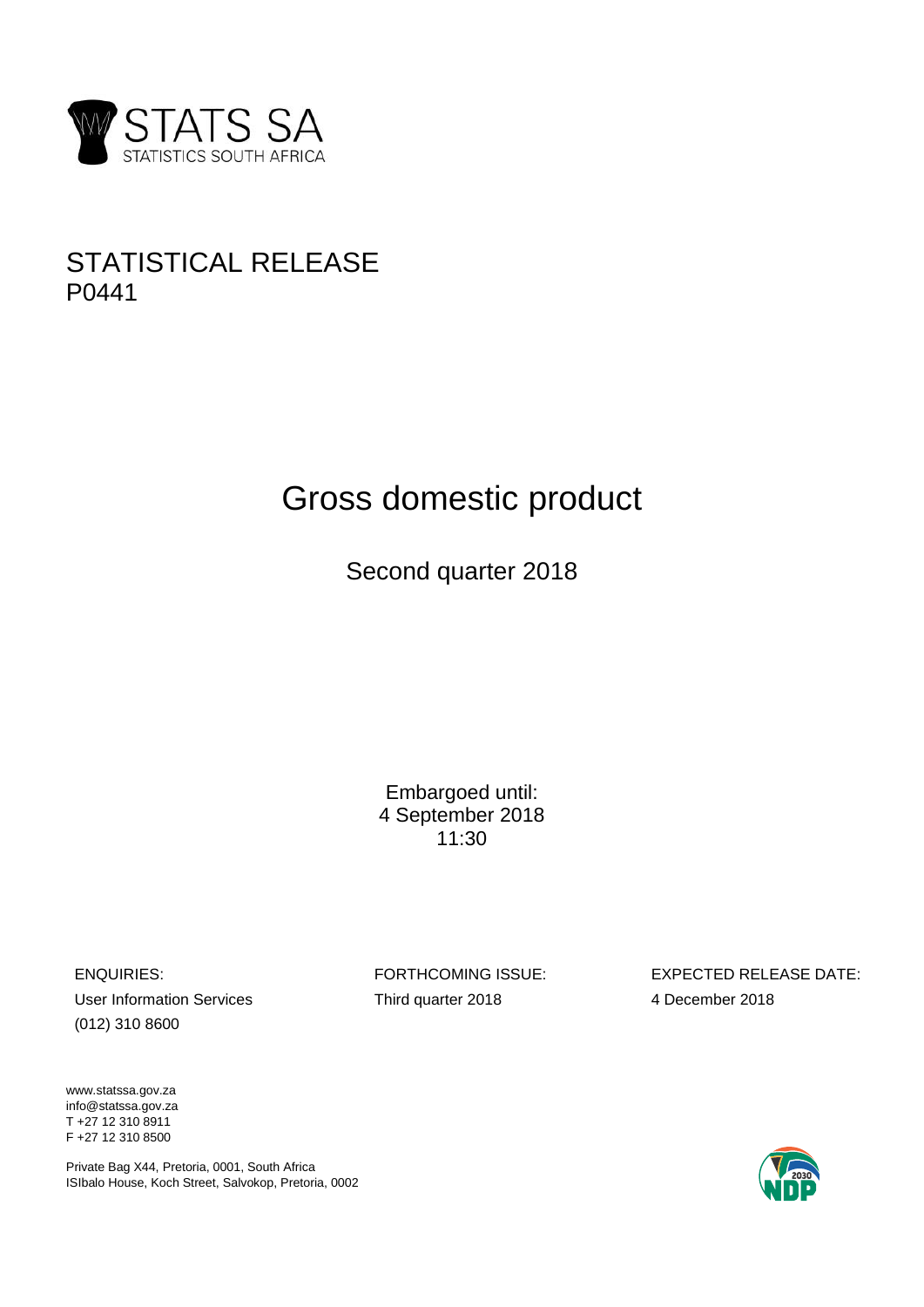# **Contents**

| Expenditure on gross domestic product at constant 2010 prices: second quarter of 2018 5                               |  |
|-----------------------------------------------------------------------------------------------------------------------|--|
|                                                                                                                       |  |
| Table 2 - Growth rates in industry value added and GDP (constant 2010 prices, seasonally adjusted and annualised)  8  |  |
|                                                                                                                       |  |
|                                                                                                                       |  |
|                                                                                                                       |  |
|                                                                                                                       |  |
| Table 7 - Growth rates in expenditure on GDP (constant 2010 prices, seasonally adjusted and annualised)  14           |  |
| Table 8 - Contributions to growth in expenditure on GDP (constant 2010 prices, seasonally adjusted and annualised) 15 |  |
|                                                                                                                       |  |
|                                                                                                                       |  |
|                                                                                                                       |  |
|                                                                                                                       |  |
|                                                                                                                       |  |

1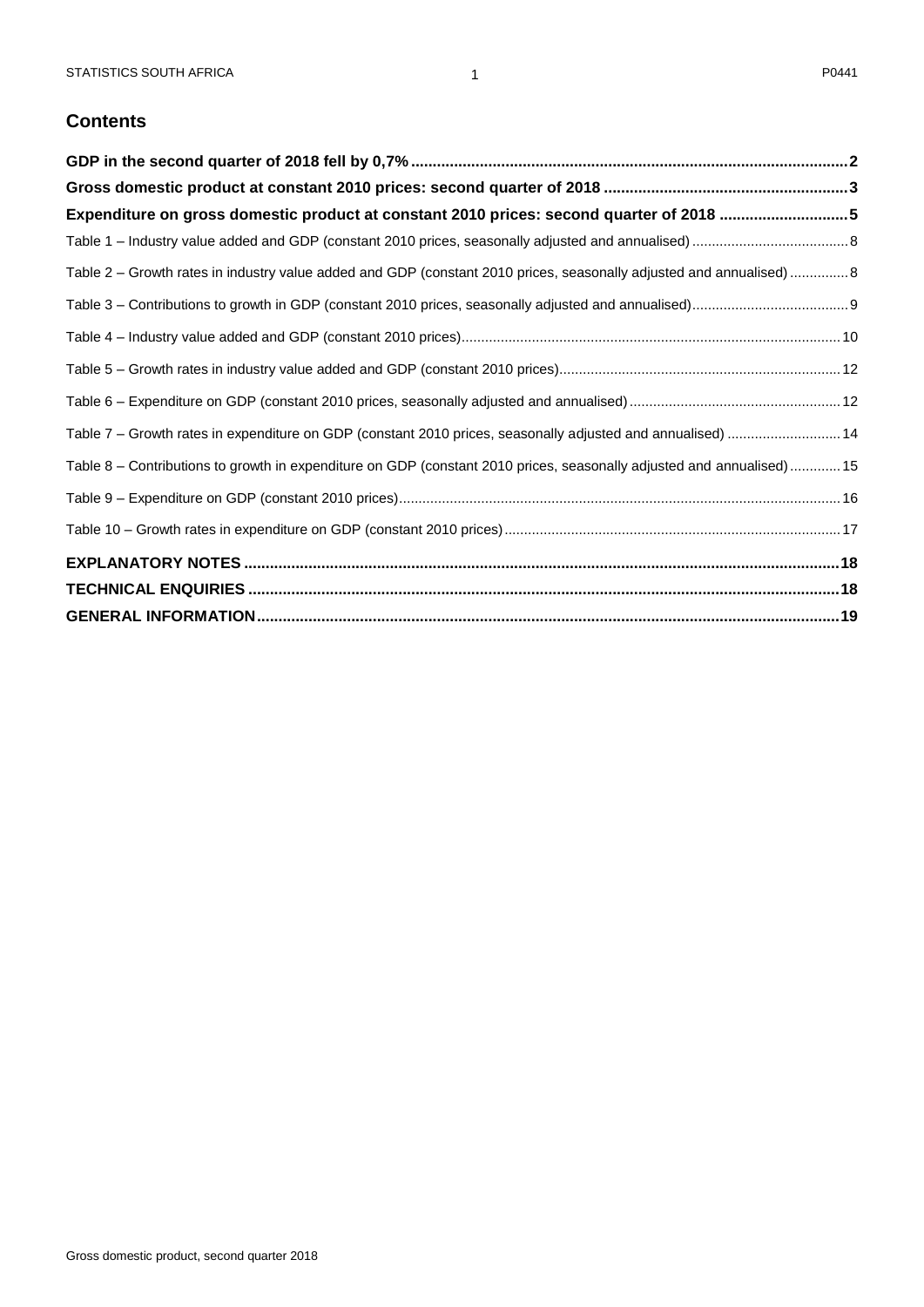#### <span id="page-2-0"></span>**GDP in the second quarter of 2018 fell by 0,7%<sup>1</sup>**

Real gross domestic product (measured by production) decreased by 0,7% in the second quarter of 2018, following a decrease of 2,6% in the first quarter of 2018.

#### **Figure 1 – Growth in GDP (%)**



The largest negative contributors to growth in GDP in the second quarter were agriculture, transport and trade.

The agriculture, forestry and fishing industry decreased by 29,2% and contributed -0,8 of a percentage point to GDP growth.

The transport, storage and communication industry decreased by 4,9% and contributed -0,4 of a percentage point.

The trade, catering and accommodation industry decreased by 1,9% and contributed -0,3 of a percentage point.

The main positive contributions came from the mining industry and finance, real estate and business services.

#### **Figure 2 – Contributions to growth in GDP, Q2 2018 (% points)**



Unless otherwise specified, growth rates are quarter-on-quarter, seasonally adjusted and annualised. All growth rates are calculated on the basis of series at constant prices.

Expenditure on real gross domestic product decreased by 0,9% in the second quarter of 2018, following a decrease of 2,6% in the first quarter of 2018. 2

**Figure 3 – Growth in expenditure on GDP (%)**



Household final consumption expenditure decreased by 1,3% in the second quarter of 2018, contributing -0,8 of a percentage point to total growth. This was the first quarter-on-quarter decrease since the first quarter of 2016.

Government final consumption expenditure increased by 0,7%, contributing 0,1 of a percentage point.

Gross fixed capital formation decreased by 0,5%, contributing -0,1 of a percentage point.

Changes in inventories in the second quarter contributed -2,9 percentage points to total growth.

Exports increased by 13,7% and imports increased by 3,1%. Net exports contributed 2,8 percentage points to total growth.



#### **Figure 4 – Contributions to growth in expenditure on GDP, Q2 2018 (% points)**

<sup>2</sup> The figures showing growth in expenditure on GDP exclude the residual, calculated as the difference between GDP measured by production and the sum of the expenditure components. For more detail see Table 30 on the Stats SA website.

 $\overline{a}$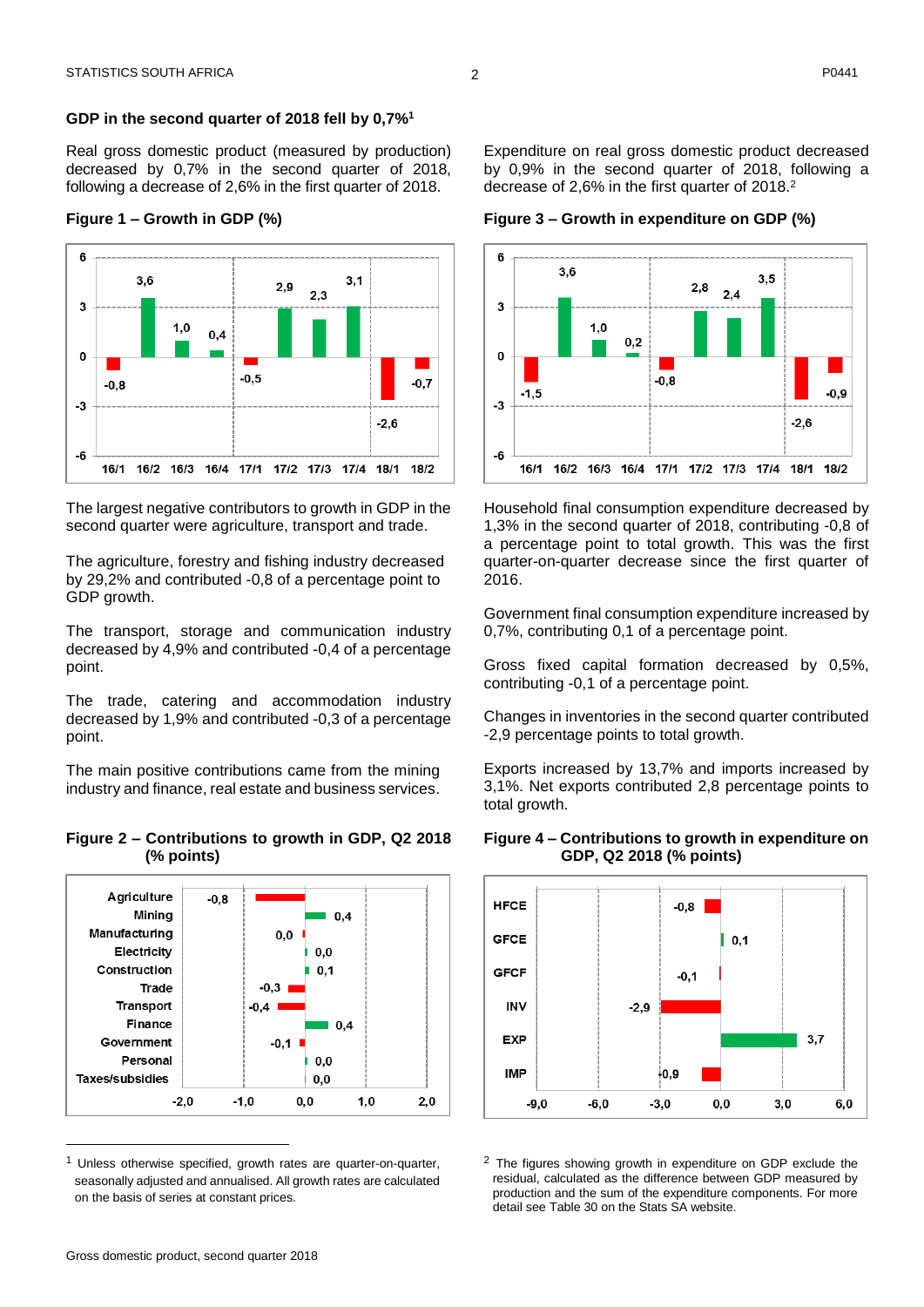#### <span id="page-3-0"></span>**Gross domestic product at constant 2010 prices: second quarter of 2018**

#### **Primary sector**

The agriculture, forestry and fishing industry contracted by 29,2% and contributed -0,8 of a percentage point to GDP growth. The decrease was mainly because of a drop in the production of field crops and horticultural products.

The mining and quarrying industry increased by 4,9% and contributed 0,4 of a percentage point to GDP growth. Increased production was reported for mining of 'other' metal ores including platinum group metals, copper and nickel.



#### **Figure 5 – Mining and quarrying growth rate (%)**

#### **Secondary sector**

The manufacturing industry contracted by 0,3% in the second quarter. The majority of the ten manufacturing divisions reported negative growth rates in the second quarter. The largest contributors to the decrease were the motor vehicles, parts and accessories and the furniture and 'other' manufacturing divisions.

The electricity, gas and water industry increased by 2,1%, largely due to an increase in electricity consumed in the second quarter.

The construction industry increased by 2,3%. Increases were reported for non-residential buildings and construction works activities.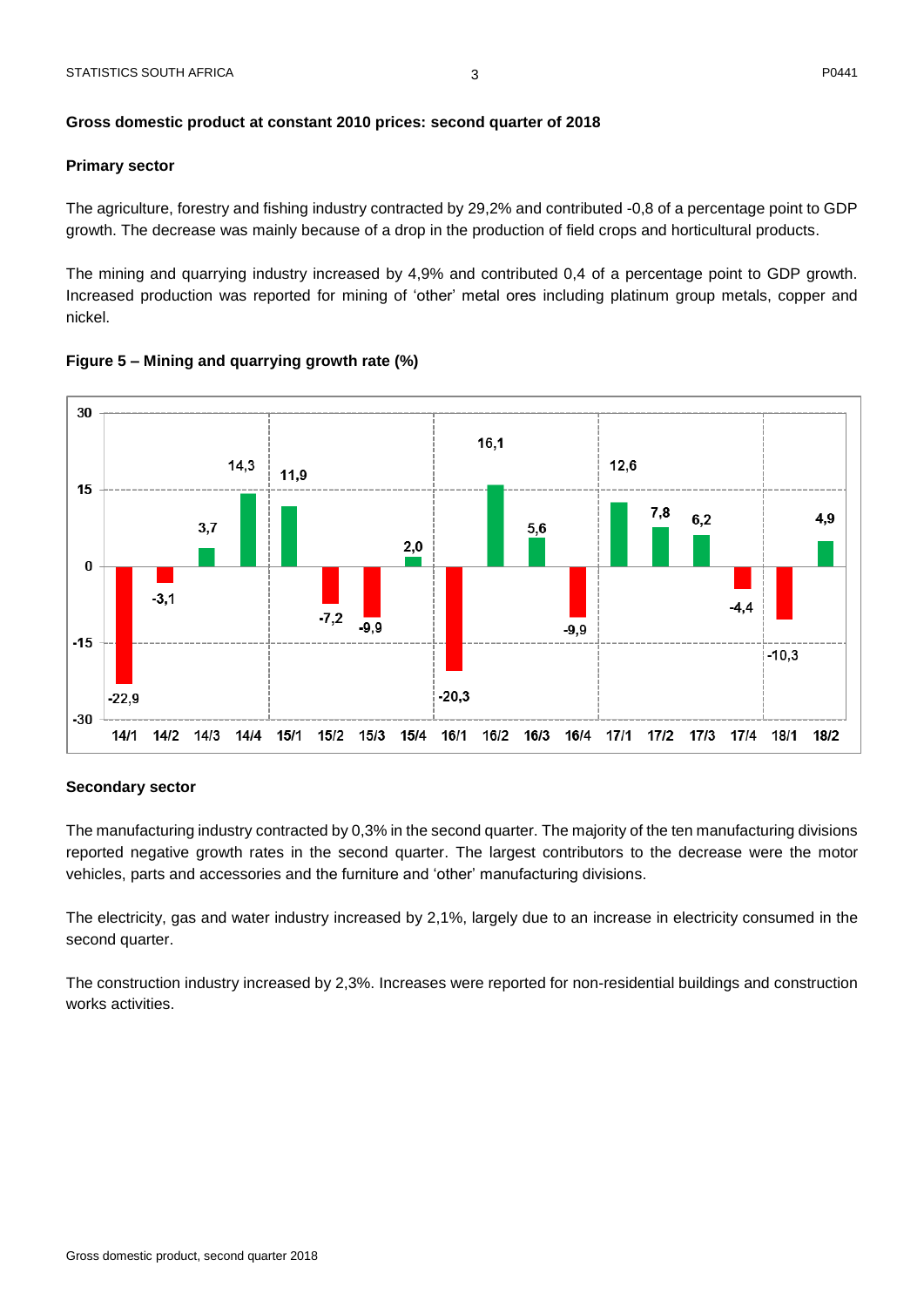$-4,9$ 

 $18/2$ 



#### **Figure 6 – Manufacturing growth rate (%)**

#### **Tertiary sector**

The trade, catering and accommodation industry decreased by 1,9%. Decreased economic activity was reported in the retail and motor trade divisions.

The transport, storage and communication industry decreased by 4,9%, as a result of decreases in land transport, air transport and transport support services.





Finance, real estate and business services increased by 1,9% in the second quarter. Increased economic activity was reported for financial intermediation, insurance and real estate services.

General government services decreased by 0,5%, attributed to a decrease in employment.

Personal services increased by 0,8%.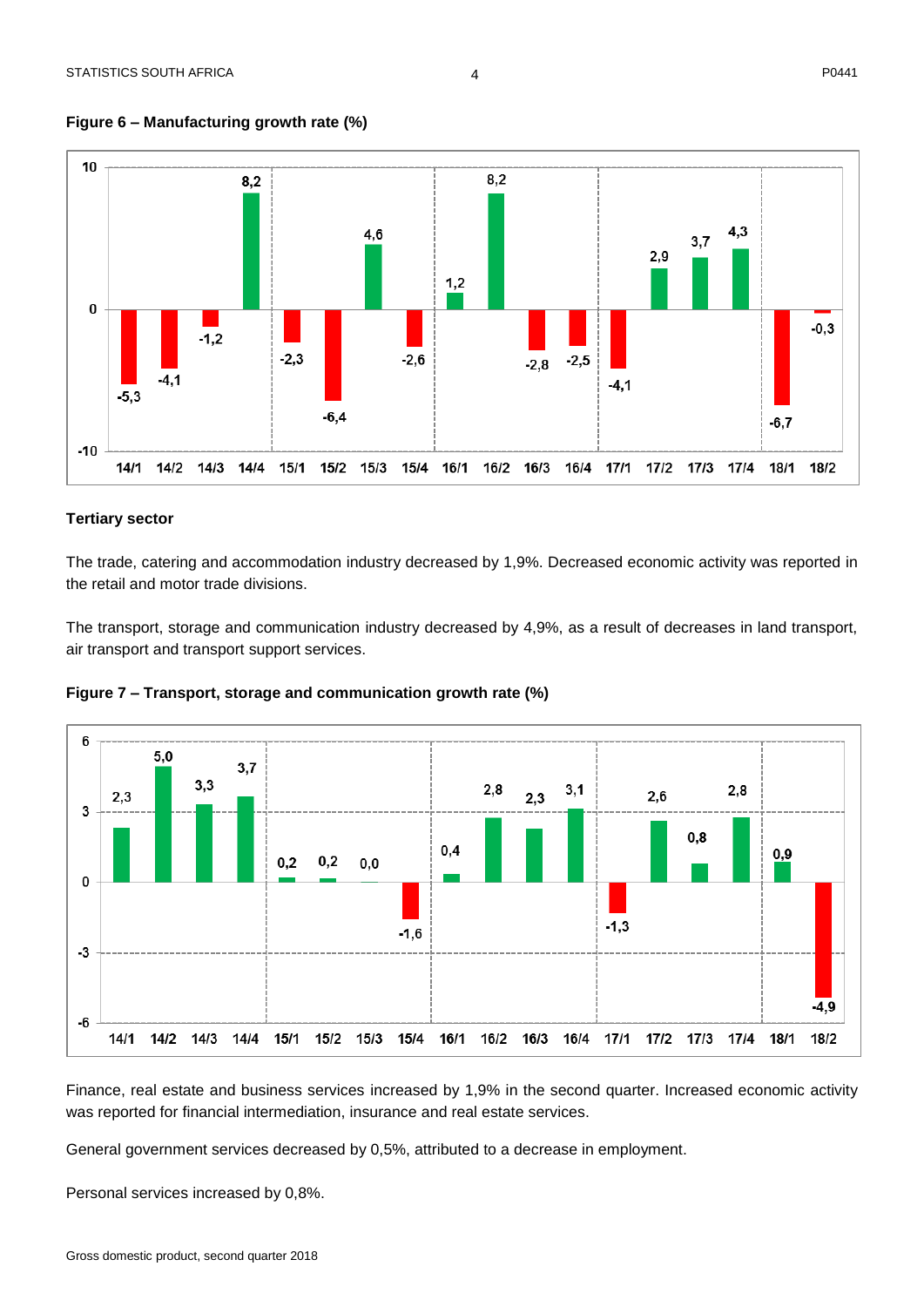#### <span id="page-5-0"></span>**Household final consumption expenditure (HFCE)**

Household final consumption expenditure decreased by 1,3% in the second quarter, contributing -0,8 of a percentage point to total growth. This was the first decrease since the first quarter of 2016. The main negative contributors to growth in HFCE were expenditures on transport (-6,1% and contributing -0,9 of a percentage point), food and nonalcoholic beverages (-2,8% and contributing -0,5 of a percentage point), clothing and footwear (-6,8% and contributing -0,4 of a percentage point) and recreation and culture (-7,6% and contributing -0,4 of a percentage point).



#### **Government final consumption expenditure (GFCE)**

Final consumption expenditure by general government increased by 0,7%, reflecting an increase in purchases of goods and services and other interrelated services.

# **Figure 8a – HFCE growth rate (%) Figure 8b – HFCE contributions, Q2 2018 (% points)**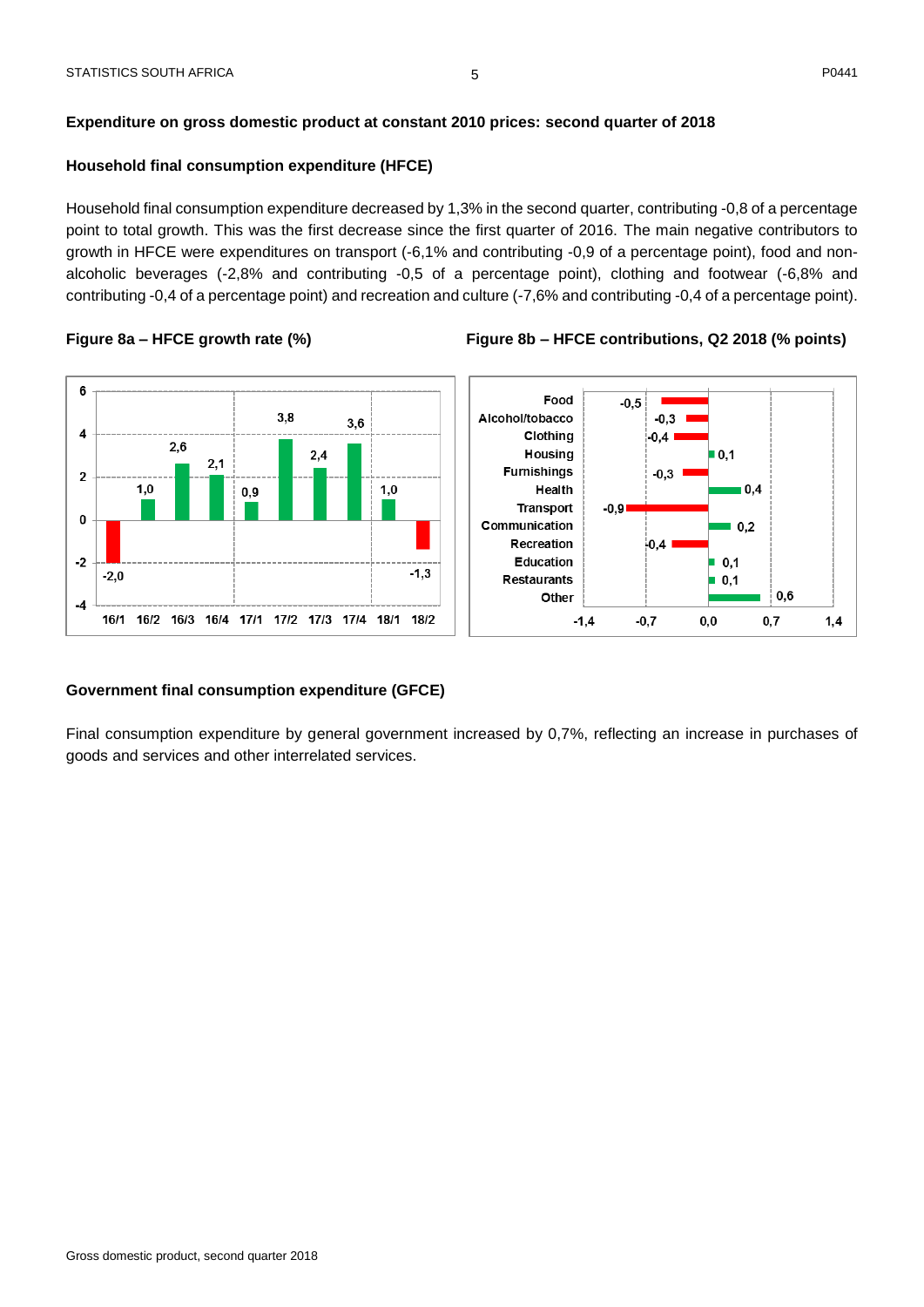Gross fixed capital formation decreased by 0,5%. The main contributors to the decline were activities associated with machinery and other equipment<sup>3</sup>, transport equipment and residential buildings.

6

#### **Figure 9a – GFCF growth rate (%) Figure 9b – GFCF contributions, Q2 2018 (% points)**





#### **Changes in inventories**

There was a R14,2 billion drawdown of inventories in the second quarter of 2018. Large decreases were reported for the manufacturing and mining and quarrying industries.

 $\overline{a}$ 

<sup>&</sup>lt;sup>3</sup> Machinery and other equipment includes computers and related equipment.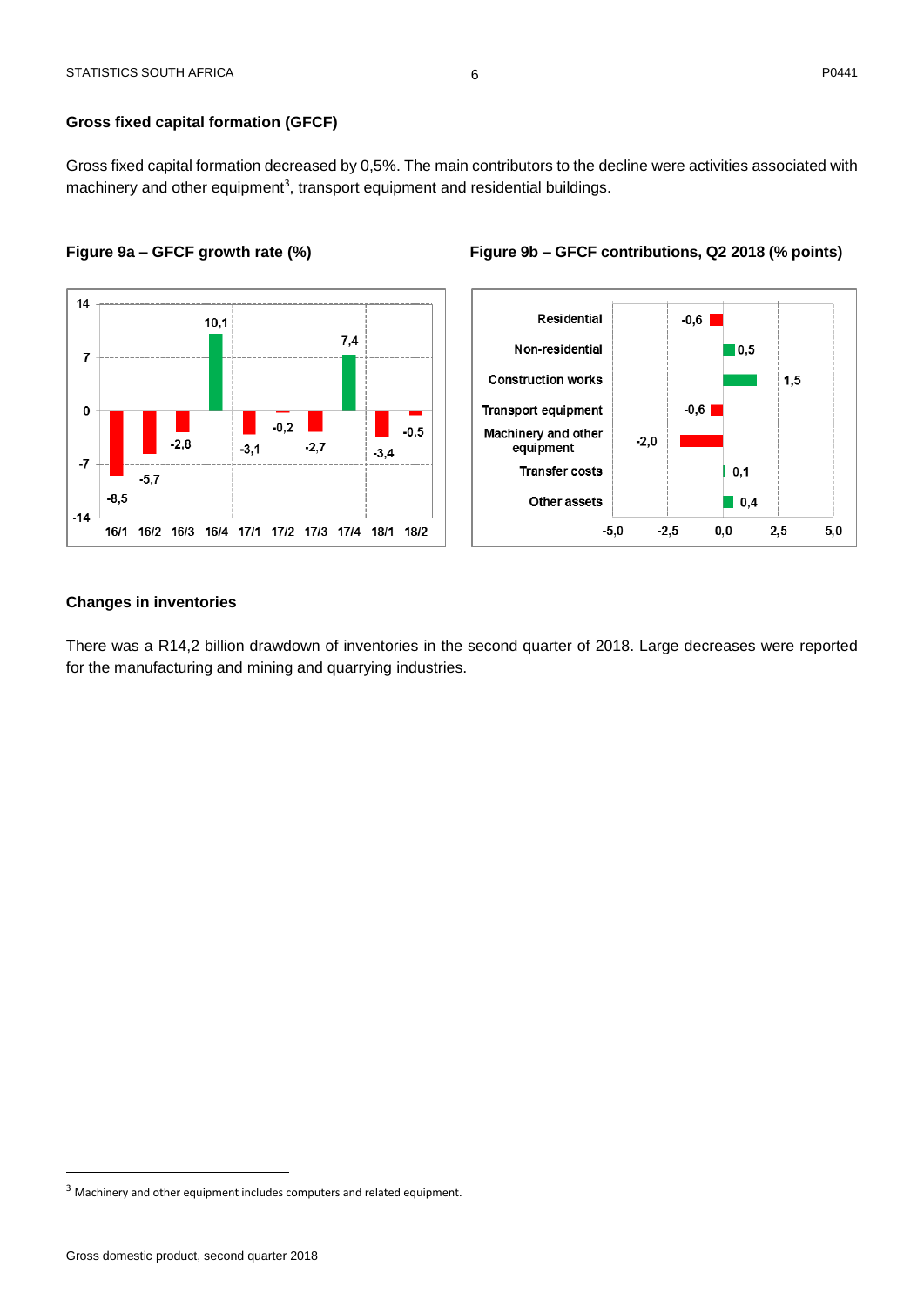#### **Exports and imports of goods and services**

Net exports contributed positively to growth in expenditure on GDP. Exports of goods and services were up 13,7%, largely influenced by increased trade in precious metals, mineral products and vegetable products.

Imports of goods and services increased by 3,1%, driven largely by an increase in imports of mineral products, prepared foodstuffs, beverages and tobacco and vehicles and transport equipment.

**Figure 10 – Exports and imports of goods and services (R million, seasonally adjusted and annualised)**



Please note: Stats SA is preparing new data files and tables for the national accounts time series. Information regarding the changes will be provided in future statistical releases and/or press statements. Users who wish to receive notification by email should send their email address to Michael Manamela: michaelm@statssa.gov.za.

> **Risenga Maluleke Statistician-General**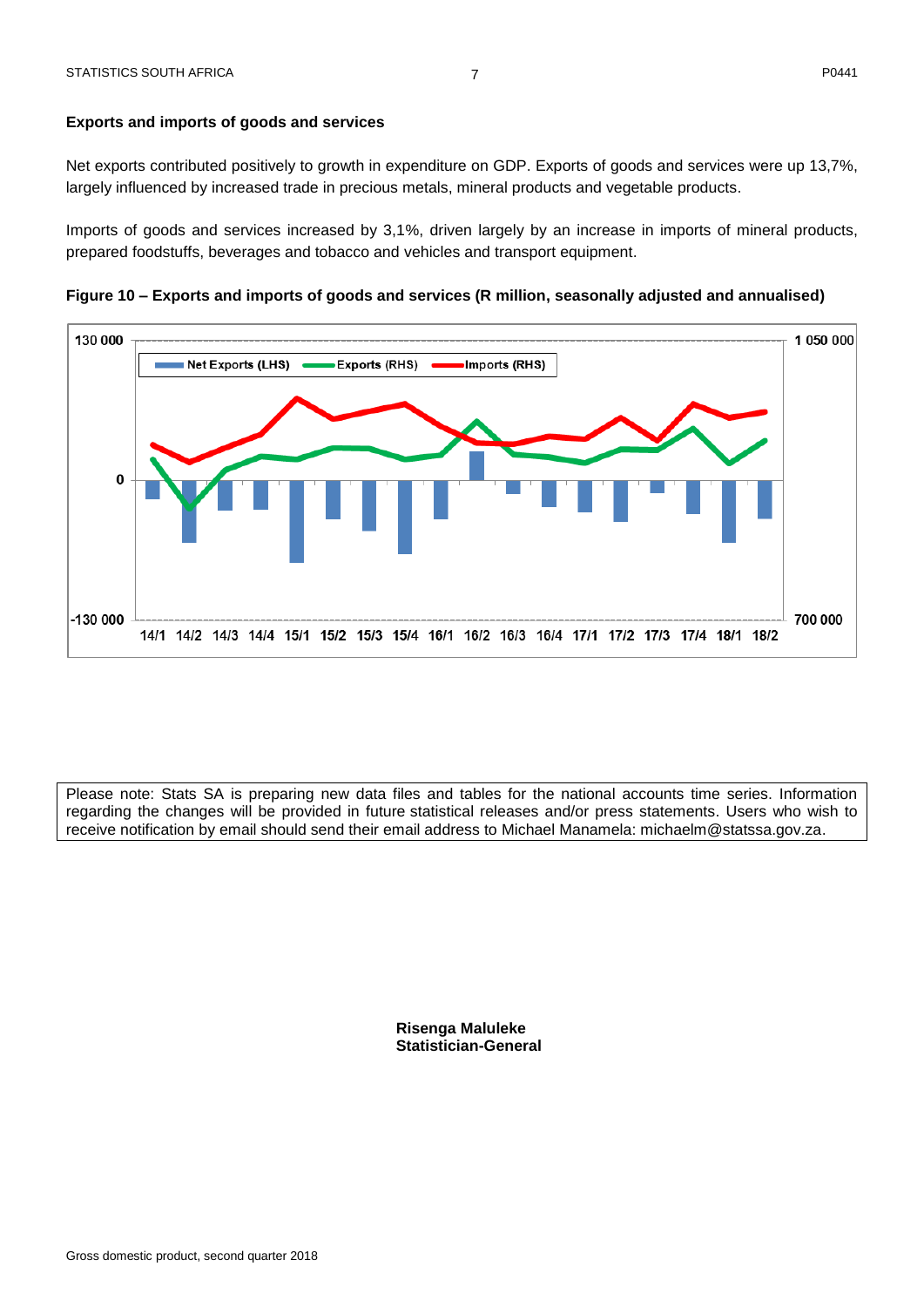### **Table 1 – Industry value added and GDP (constant 2010 prices, seasonally adjusted and annualised)**

<span id="page-8-1"></span><span id="page-8-0"></span>

|         | Agriculture,<br>forestry and<br>fishing | Mining  | Manufac-<br>turing | Electricity,<br>gas and<br>water | <b>Construc-</b><br>tion | Trade,<br>catering<br>and<br>accommo-<br>dation | Transport,<br>storage<br>and<br>communi-<br>cation | Finance,<br>real estate<br>and<br>business<br>services | General<br>govern-<br>ment<br>services | Personal<br>services | <b>Total value</b><br>added at<br>basic<br>prices | <b>Taxes less</b><br>subsidies | GDP at<br>market<br>prices |
|---------|-----------------------------------------|---------|--------------------|----------------------------------|--------------------------|-------------------------------------------------|----------------------------------------------------|--------------------------------------------------------|----------------------------------------|----------------------|---------------------------------------------------|--------------------------------|----------------------------|
|         |                                         |         |                    |                                  |                          |                                                 | R million                                          |                                                        |                                        |                      |                                                   |                                |                            |
| 2012    | 68 093                                  | 221 990 | 377 330            | 68733                            | 98 329                   | 400 938                                         | 243 188                                            | 562 042                                                | 436 466                                | 155 472              | 2 632 583                                         | 268 495                        | 2 901 078                  |
| 2013    | 71 143                                  | 230 772 | 381 173            | 68 289                           | 102 818                  | 408 968                                         | 250 129                                            | 576 707                                                | 450 348                                | 159 530              | 2 699 878                                         | 273 297                        | 2 973 175                  |
| 2014    | 75 982                                  | 226 791 | 382 498            | 67 622                           | 106 403                  | 414 826                                         | 258 906                                            | 592 352                                                | 464 664                                | 162 367              | 2 752 410                                         | 275 680                        | 3 028 090                  |
| 2015    | 71 153                                  | 233 745 | 381 149            | 66 479                           | 108 362                  | 422 502                                         | 262 498                                            | 607 581                                                | 469 224                                | 164 047              | 2786739                                           | 280 096                        | 3 066 835                  |
| 2016    | 63 869                                  | 224 016 | 384 615            | 64 918                           | 109 524                  | 429 641                                         | 264 599                                            | 621 798                                                | 475 795                                | 166 465              | 2 805 240                                         | 278 934                        | 3 084 174                  |
| 2017    | 75 185                                  | 234 305 | 384 036            | 65 018                           | 109 185                  | 426 935                                         | 268 494                                            | 633 413                                                | 477 386                                | 168 459              | 2 842 416                                         | 282 369                        | 3 124 785                  |
|         |                                         |         |                    |                                  |                          |                                                 |                                                    | R million (seasonally adjusted and annualised)         |                                        |                      |                                                   |                                |                            |
| 2014 Q4 | 78 083                                  | 233 129 | 386 607            | 67762                            | 107 200                  | 416 433                                         | 262 515                                            | 600 800                                                | 468 410                                | 163 045              | 2 783 984                                         | 280 231                        | 3 064 215                  |
| 2015 Q1 | 75 725                                  | 239 800 | 384 370            | 68 201                           | 107839                   | 420 552                                         | 262 666                                            | 603 974                                                | 467 705                                | 163 413              | 2 794 245                                         | 283 173                        | 3 077 418                  |
| 2015 Q2 | 71 531                                  | 235 381 | 378 046            | 66813                            | 108 219                  | 420 620                                         | 262 781                                            | 606 417                                                | 468 541                                | 163 821              | 2782170                                           | 279 179                        | 3 061 349                  |
| 2015 Q3 | 69 29 6                                 | 229 324 | 382 339            | 65 440                           | 108 514                  | 422 649                                         | 262 786                                            | 609 174                                                | 469 759                                | 164 340              | 2 783 620                                         | 279 429                        | 3 063 049                  |
| 2015 Q4 | 68 061                                  | 230 475 | 379 839            | 65 4 63                          | 108 877                  | 426 187                                         | 261 760                                            | 610758                                                 | 470 889                                | 164 612              | 2 786 921                                         | 278 606                        | 3 065 526                  |
| 2016 Q1 | 65 859                                  | 217 739 | 380 967            | 64 903                           | 109 201                  | 428 462                                         | 261 994                                            | 614 906                                                | 472 777                                | 165 297              | 2 782 104                                         | 277 193                        | 3 059 297                  |
| 2016 Q2 | 63 889                                  | 226 007 | 388 509            | 64 723                           | 109 324                  | 430 437                                         | 263782                                             | 620 241                                                | 474 563                                | 166 185              | 2 807 660                                         | 278 783                        | 3 086 443                  |
| 2016 Q3 | 63 194                                  | 229 120 | 385 721            | 64 660                           | 109 663                  | 428 531                                         | 265 278                                            | 623 995                                                | 477 185                                | 166 920              | 2 814 267                                         | 279 711                        | 3 093 979                  |
| 2016 Q4 | 62 536                                  | 223 197 | 383 263            | 65 384                           | 109 909                  | 431 133                                         | 267 341                                            | 628 050                                                | 478 654                                | 167 459              | 2 816 927                                         | 280 049                        | 3 096 976                  |
| 2017 Q1 | 66 197                                  | 229 931 | 379 226            | 64 451                           | 109 591                  | 424 977                                         | 266 460                                            | 627 273                                                | 478 074                                | 167 576              | 2 813 756                                         | 279 549                        | 3 093 305                  |
| 2017 Q2 | 71 599                                  | 234 297 | 381 977            | 65 719                           | 109 406                  | 425 975                                         | 268 192                                            | 632 099                                                | 475 728                                | 168 264              | 2 833 257                                         | 282 366                        | 3 115 623                  |
| 2017 Q3 | 78 121                                  | 237 834 | 385 426            | 64 690                           | 109 065                  | 425 884                                         | 268 729                                            | 635 145                                                | 477 036                                | 168 786              | 2 850 716                                         | 282 449                        | 3 133 165                  |
| 2017 Q4 | 84 821                                  | 235 158 | 389 517            | 65 212                           | 108 678                  | 430 905                                         | 270 593                                            | 639 135                                                | 478 705                                | 169 209              | 2 871 934                                         | 285 111                        | 3 157 045                  |
| 2018 Q1 | 76 567                                  | 228 869 | 382 806            | 65 252                           | 108 172                  | 427 474                                         | 271 184                                            | 640 883                                                | 480 954                                | 169 730              | 2 851 891                                         | 284 465                        | 3 136 356                  |
| 2018 Q2 | 70 245                                  | 231 638 | 382 564            | 65 589                           | 108 777                  | 425 391                                         | 267 779                                            | 643 923                                                | 480 321                                | 170 069              | 2 846 294                                         | 284 615                        | 3 130 909                  |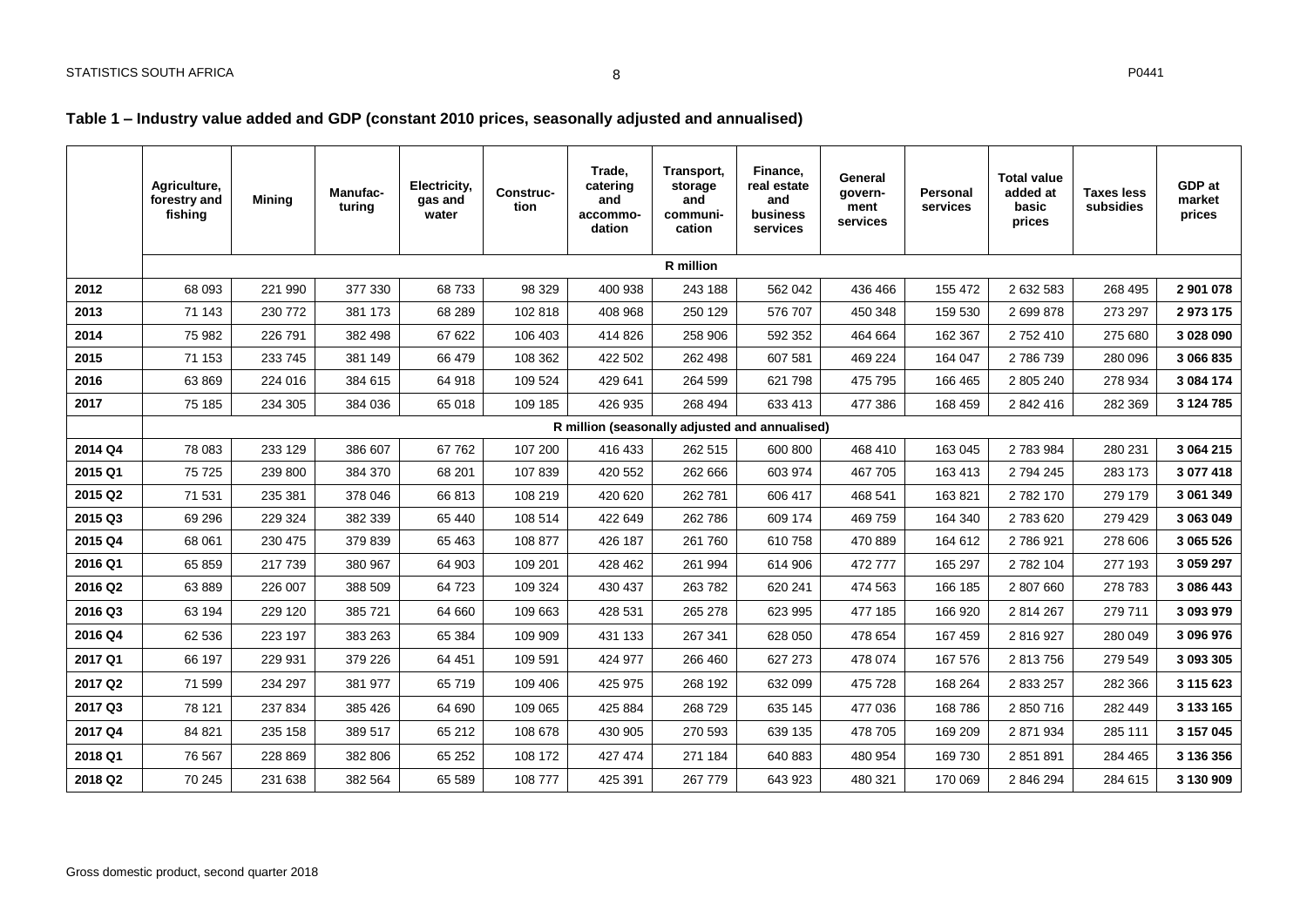### **Table 2 – Growth rates in industry value added and GDP (constant 2010 prices, seasonally adjusted and annualised)**

<span id="page-9-0"></span>

|         | Agriculture,<br>forestry and<br>fishing | <b>Mining</b> | <b>Manufac-</b><br>turing | Electricity,<br>gas and<br>water | <b>Construc-</b><br>tion | Trade.<br>catering<br>and<br>accommo-<br>dation | Transport,<br>storage<br>and<br>communi-<br>cation               | Finance.<br>real estate<br>and<br>business<br>services | General<br>govern-<br>ment<br>services | Personal<br>services | <b>Total value</b><br>added at<br>basic<br>prices | <b>Taxes less</b><br>subsidies | GDP at<br>market<br>prices |
|---------|-----------------------------------------|---------------|---------------------------|----------------------------------|--------------------------|-------------------------------------------------|------------------------------------------------------------------|--------------------------------------------------------|----------------------------------------|----------------------|---------------------------------------------------|--------------------------------|----------------------------|
|         |                                         |               |                           |                                  |                          |                                                 | % change year-on-year                                            |                                                        |                                        |                      |                                                   |                                |                            |
| 2012    | 1,8                                     | $-2,9$        | 2,1                       | $-0,4$                           | 2,6                      | 4,0                                             | 2,4                                                              | 3,0                                                    | 3,0                                    | 2,1                  | 2,2                                               | 2,0                            | 2,2                        |
| 2013    | 4,5                                     | 4,0           | 1,0                       | $-0,6$                           | 4,6                      | 2,0                                             | 2,9                                                              | 2,6                                                    | 3,2                                    | 2,6                  | 2,6                                               | 1,8                            | 2,5                        |
| 2014    | 6,8                                     | $-1,7$        | 0,3                       | $-1,0$                           | 3,5                      | 1,4                                             | 3,5                                                              | 2,7                                                    | 3,2                                    | 1,8                  | 1,9                                               | 0,9                            | 1,8                        |
| 2015    | $-6,4$                                  | 3,1           | $-0,4$                    | $-1,7$                           | 1,8                      | 1,9                                             | 1,4                                                              | 2,6                                                    | 1,0                                    | 1,0                  | 1,2                                               | 1,6                            | 1,3                        |
| 2016    | $-10,2$                                 | $-4,2$        | 0,9                       | $-2,3$                           | 1,1                      | 1,7                                             | 0,8                                                              | 2,3                                                    | 1,4                                    | 1,5                  | 0,7                                               | $-0,4$                         | $\mathbf{0},\mathbf{6}$    |
| 2017    | 17,7                                    | 4,6           | $-0,2$                    | 0,2                              | $-0,3$                   | $-0,6$                                          | 1,5                                                              | 1,9                                                    | 0,3                                    | 1,2                  | 1,3                                               | 1,2                            | 1,3                        |
|         |                                         |               |                           |                                  |                          |                                                 | % change quarter-on-quarter (seasonally adjusted and annualised) |                                                        |                                        |                      |                                                   |                                |                            |
| 2014 Q4 | 7,6                                     | 14,3          | 8,2                       | 1,8                              | 2,6                      | $-0,2$                                          | 3,7                                                              | 4,5                                                    | 1,5                                    | 0,8                  | 4,2                                               | 6,6                            | 4,4                        |
| 2015 Q1 | $-11,5$                                 | 11,9          | $-2,3$                    | 2,6                              | 2,4                      | 4,0                                             | 0,2                                                              | 2,1                                                    | $-0,6$                                 | 0,9                  | 1,5                                               | 4,3                            | 1,7                        |
| 2015 Q2 | $-20,4$                                 | $-7,2$        | $-6,4$                    | $-7,9$                           | 1,4                      | 0,1                                             | 0,2                                                              | 1,6                                                    | 0,7                                    | 1,0                  | $-1,7$                                            | $-5.5$                         | $-2,1$                     |
| 2015 Q3 | $-11,9$                                 | $-9,9$        | 4,6                       | $-8,0$                           | 1,1                      | 1,9                                             | 0,0                                                              | 1,8                                                    | 1,0                                    | 1,3                  | 0,2                                               | 0,4                            | $\mathbf{0},\mathbf{2}$    |
| 2015 Q4 | $-6,9$                                  | 2,0           | $-2,6$                    | 0,1                              | 1,3                      | 3,4                                             | $-1,6$                                                           | 1,0                                                    | 1,0                                    | 0,7                  | 0,5                                               | $-1,2$                         | 0,3                        |
| 2016 Q1 | $-12,3$                                 | $-20,3$       | 1,2                       | $-3,4$                           | 1,2                      | 2,2                                             | 0,4                                                              | 2,7                                                    | 1,6                                    | 1,7                  | $-0,7$                                            | $-2,0$                         | $-0,8$                     |
| 2016 Q2 | $-11,4$                                 | 16,1          | 8,2                       | $-1,1$                           | 0,5                      | 1,9                                             | 2,8                                                              | 3,5                                                    | 1,5                                    | 2,2                  | 3,7                                               | 2,3                            | 3,6                        |
| 2016 Q3 | $-4,3$                                  | 5,6           | $-2,8$                    | $-0,4$                           | 1,2                      | $-1,8$                                          | 2,3                                                              | 2,4                                                    | 2,2                                    | 1,8                  | 0,9                                               | 1,3                            | 1,0                        |
| 2016 Q4 | $-4,1$                                  | $-9,9$        | $-2,5$                    | 4,6                              | 0,9                      | 2,5                                             | 3,1                                                              | 2,6                                                    | 1,2                                    | 1,3                  | 0,4                                               | 0,5                            | 0,4                        |
| 2017 Q1 | 25,6                                    | 12,6          | $-4,1$                    | $-5,6$                           | $-1,2$                   | $-5,6$                                          | $-1,3$                                                           | $-0,5$                                                 | $-0,5$                                 | 0,3                  | $-0,4$                                            | $-0,7$                         | $-0,5$                     |
| 2017 Q2 | 36,9                                    | 7,8           | 2,9                       | 8,1                              | $-0,7$                   | 0,9                                             | 2,6                                                              | 3,1                                                    | $-1,9$                                 | 1,7                  | 2,8                                               | 4,1                            | 2,9                        |
| 2017 Q3 | 41,7                                    | 6,2           | 3,7                       | $-6,1$                           | $-1,2$                   | $-0,1$                                          | 0,8                                                              | 1,9                                                    | 1,1                                    | 1,2                  | 2,5                                               | 0,1                            | 2,3                        |
| 2017 Q4 | 39,0                                    | $-4,4$        | 4,3                       | 3,3                              | $-1,4$                   | 4,8                                             | 2,8                                                              | 2,5                                                    | 1,4                                    | 1,0                  | 3,0                                               | 3,8                            | 3,1                        |
| 2018 Q1 | $-33.6$                                 | $-10,3$       | $-6,7$                    | 0,2                              | $-1,9$                   | $-3,1$                                          | 0,9                                                              | 1,1                                                    | 1,9                                    | 1,2                  | $-2,8$                                            | $-0,9$                         | $-2,6$                     |
| 2018 Q2 | $-29.2$                                 | 4,9           | $-0.3$                    | 2,1                              | 2,3                      | $-1,9$                                          | $-4,9$                                                           | 1,9                                                    | $-0,5$                                 | 0,8                  | $-0.8$                                            | 0,2                            | $-0,7$                     |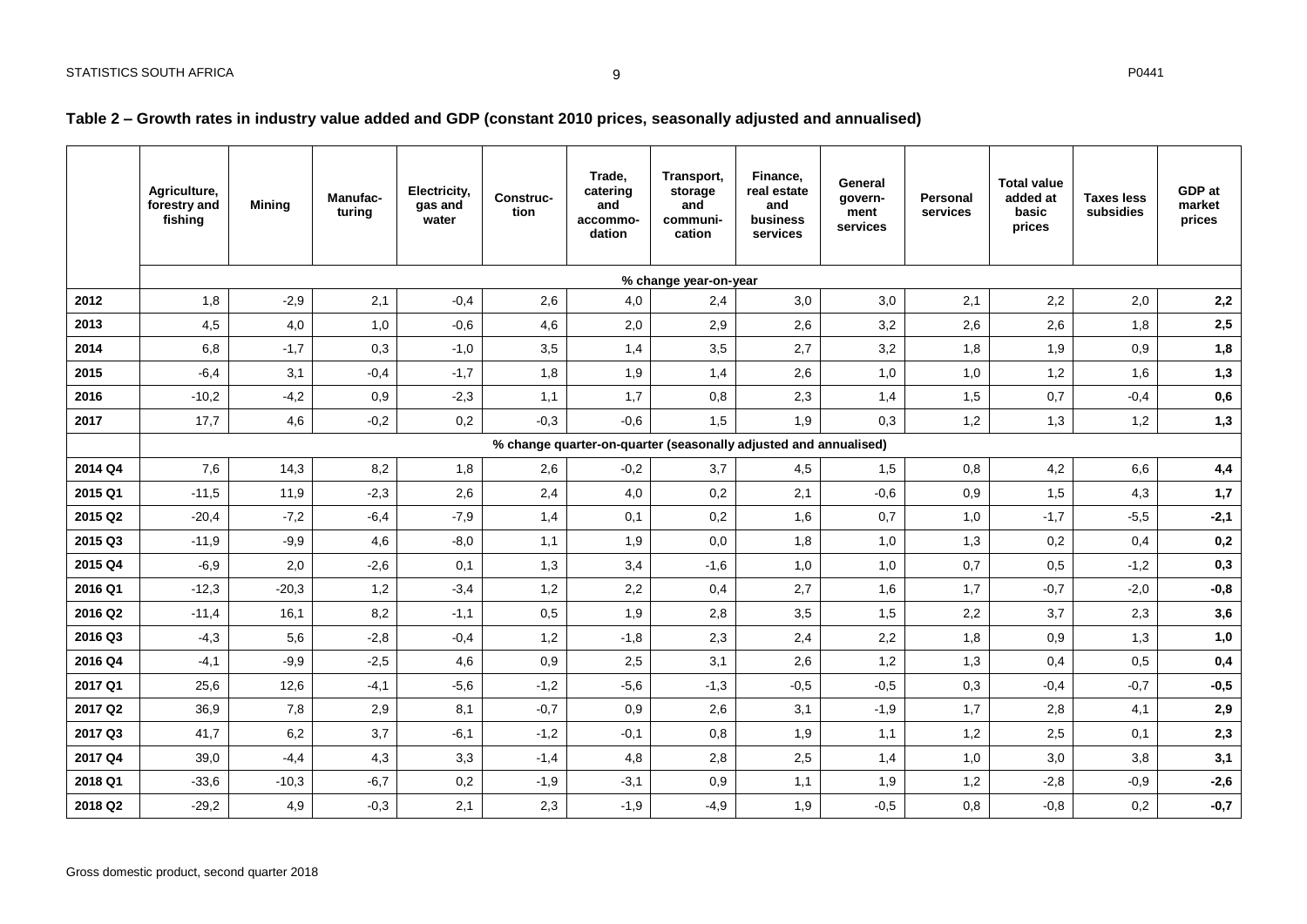### **Table 3 – Contributions to growth in GDP (constant 2010 prices, seasonally adjusted and annualised)**

<span id="page-10-0"></span>

|         | Agriculture,<br>forestry and<br>fishing | <b>Minina</b> | <b>Manufac-</b><br>turing | Electricity,<br>gas and<br>water | Construc-<br>tion | Trade.<br>catering<br>and<br>accommo-<br>dation | Transport,<br>storage<br>and<br>communi-<br>cation | Finance,<br>real estate<br>and<br>business<br>services | General<br>govern-<br>ment<br>services | Personal<br>services | <b>Total value</b><br>added at<br>basic<br>prices | <b>Taxes less</b><br>subsidies | GDP at<br>market<br>prices |
|---------|-----------------------------------------|---------------|---------------------------|----------------------------------|-------------------|-------------------------------------------------|----------------------------------------------------|--------------------------------------------------------|----------------------------------------|----------------------|---------------------------------------------------|--------------------------------|----------------------------|
|         |                                         |               |                           |                                  |                   |                                                 | Percentage points                                  |                                                        |                                        |                      |                                                   |                                |                            |
| 2012    | 0,0                                     | $-0,2$        | 0,3                       | 0,0                              | 0,1               | 0,5                                             | 0,2                                                | 0,6                                                    | 0,4                                    | 0,1                  | 2,0                                               | 0,2                            | 2,2                        |
| 2013    | 0,1                                     | 0,3           | 0,1                       | 0,0                              | 0,2               | 0,3                                             | 0,2                                                | 0,5                                                    | 0,5                                    | 0,1                  | 2,3                                               | 0,2                            | 2,5                        |
| 2014    | 0,2                                     | $-0,1$        | 0,0                       | 0,0                              | 0,1               | 0,2                                             | 0,3                                                | 0,5                                                    | 0,5                                    | 0,1                  | 1,8                                               | 0,1                            | 1,8                        |
| 2015    | $-0,2$                                  | 0,2           | 0,0                       | 0,0                              | 0,1               | 0,3                                             | 0,1                                                | 0,5                                                    | 0,2                                    | 0,1                  | 1,1                                               | 0,1                            | 1,3                        |
| 2016    | $-0,2$                                  | $-0,3$        | 0,1                       | $-0,1$                           | 0,0               | 0,2                                             | 0,1                                                | 0,5                                                    | 0,2                                    | 0,1                  | 0,6                                               | 0,0                            | $\mathbf{0},\mathbf{6}$    |
| 2017    | 0,4                                     | 0,3           | 0,0                       | 0,0                              | 0,0               | $-0,1$                                          | 0,1                                                | 0,4                                                    | 0,1                                    | 0,1                  | 1,2                                               | 0,1                            | 1,3                        |
|         |                                         |               |                           |                                  |                   |                                                 | Percentage points                                  |                                                        |                                        |                      |                                                   |                                |                            |
| 2014 Q4 | 0,2                                     | 1,0           | 1,0                       | 0,0                              | 0,1               | 0,0                                             | 0,3                                                | 0,9                                                    | 0,2                                    | 0,0                  | 3,8                                               | 0,6                            | 4,4                        |
| 2015 Q1 | $-0,3$                                  | 0,9           | $-0,3$                    | 0,1                              | 0,1               | 0,5                                             | 0,0                                                | 0,4                                                    | $-0,1$                                 | 0,0                  | 1,3                                               | 0,4                            | 1,7                        |
| 2015 Q2 | $-0,5$                                  | $-0,6$        | $-0,8$                    | $-0,2$                           | 0,0               | 0,0                                             | 0,0                                                | 0,3                                                    | 0,1                                    | 0,1                  | $-1,6$                                            | $-0,5$                         | $-2,1$                     |
| 2015 Q3 | $-0,3$                                  | $-0,8$        | 0,6                       | $-0,2$                           | 0,0               | 0,3                                             | 0,0                                                | 0,4                                                    | 0,2                                    | 0,1                  | 0,2                                               | 0,0                            | 0,2                        |
| 2015 Q4 | $-0,2$                                  | 0,2           | $-0,3$                    | 0,0                              | 0,0               | 0,5                                             | $-0,1$                                             | 0,2                                                    | 0,1                                    | 0,0                  | 0,4                                               | $-0,1$                         | 0,3                        |
| 2016 Q1 | $-0,3$                                  | $-1,7$        | 0,1                       | $-0,1$                           | 0,0               | 0,3                                             | 0,0                                                | 0,5                                                    | 0,2                                    | 0,1                  | $-0,6$                                            | $-0,2$                         | $-0,8$                     |
| 2016 Q2 | $-0,3$                                  | 1,1           | 1,0                       | 0,0                              | 0,0               | 0,3                                             | 0,2                                                | 0,7                                                    | 0,2                                    | 0,1                  | 3,4                                               | 0,2                            | 3,6                        |
| 2016 Q3 | $-0,1$                                  | 0,4           | $-0,4$                    | 0,0                              | 0,0               | $-0,2$                                          | 0,2                                                | 0,5                                                    | 0,3                                    | 0,1                  | 0,9                                               | 0,1                            | 1,0                        |
| 2016 Q4 | $-0,1$                                  | $-0,8$        | $-0,3$                    | 0,1                              | 0,0               | 0,3                                             | 0,3                                                | 0,5                                                    | 0,2                                    | 0,1                  | 0,3                                               | 0,0                            | 0,4                        |
| 2017 Q1 | 0,5                                     | 0,9           | $-0,5$                    | $-0,1$                           | 0,0               | $-0,8$                                          | $-0,1$                                             | $-0,1$                                                 | $-0,1$                                 | 0,0                  | $-0,4$                                            | $-0,1$                         | $-0,5$                     |
| 2017 Q2 | 0,7                                     | 0,6           | 0,4                       | 0,2                              | 0,0               | 0,1                                             | 0,2                                                | 0,6                                                    | $-0,3$                                 | 0,1                  | 2,5                                               | 0,4                            | 2,9                        |
| 2017 Q3 | 0,8                                     | 0,5           | 0,4                       | $-0,1$                           | 0,0               | 0,0                                             | 0,1                                                | 0,4                                                    | 0,2                                    | 0,1                  | 2,3                                               | 0,0                            | 2,3                        |
| 2017 Q4 | 0,9                                     | $-0,3$        | 0,5                       | 0,1                              | $-0,1$            | 0,6                                             | 0,2                                                | 0,5                                                    | 0,2                                    | 0,1                  | 2,7                                               | 0,3                            | 3,1                        |
| 2018 Q1 | $-1,0$                                  | $-0,8$        | $-0,8$                    | 0,0                              | $-0,1$            | $-0,4$                                          | 0,1                                                | 0,2                                                    | 0,3                                    | 0,1                  | $-2,5$                                            | $-0,1$                         | $-2,6$                     |
| 2018 Q2 | $-0,8$                                  | 0,4           | 0,0                       | 0,0                              | 0,1               | $-0,3$                                          | $-0,4$                                             | 0,4                                                    | $-0,1$                                 | 0,0                  | $-0,7$                                            | 0,0                            | $-0,7$                     |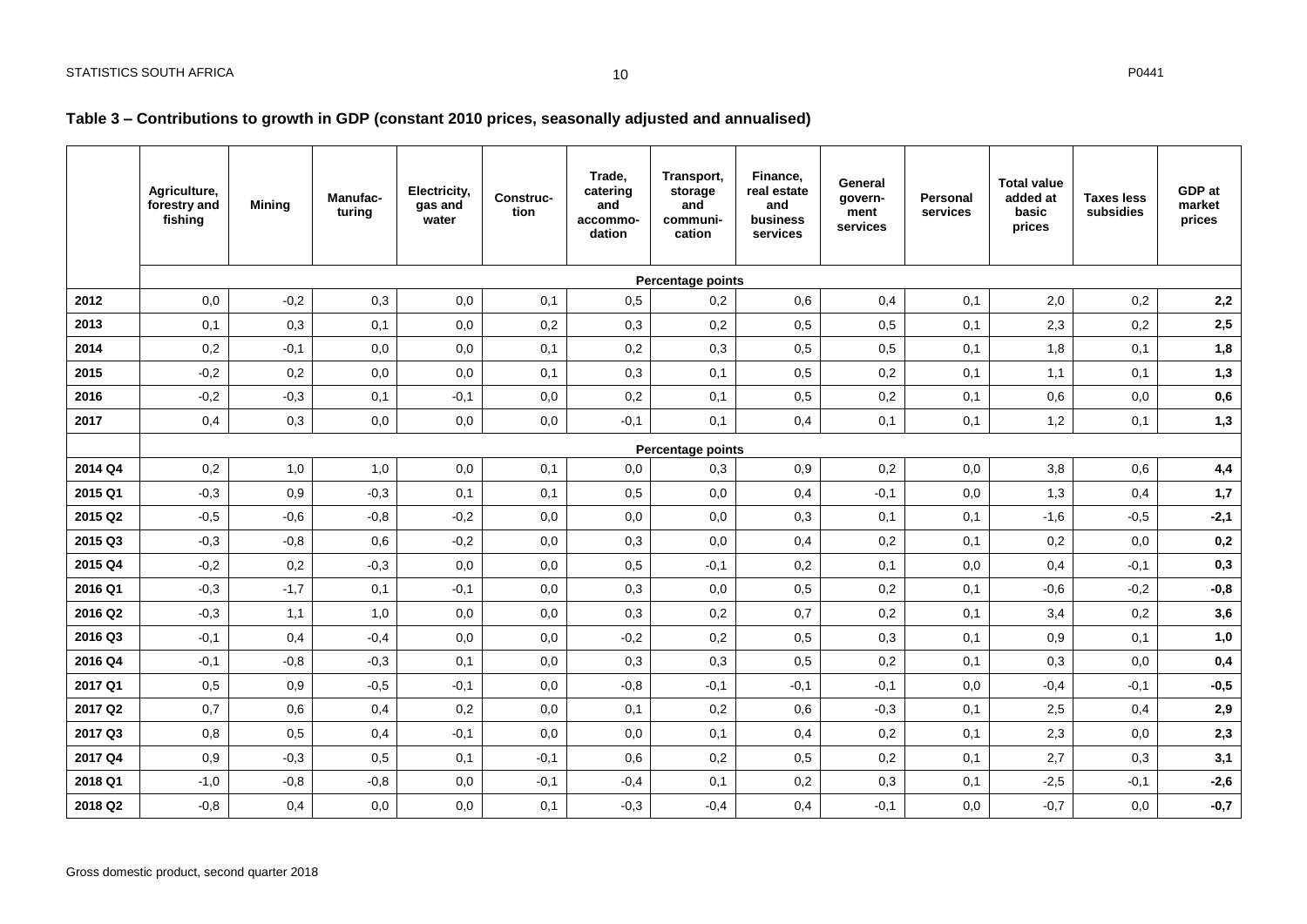### **Table 4 – Industry value added and GDP (constant 2010 prices)**

|                     | Agriculture,<br>forestry and<br>fishing | <b>Mining</b> | <b>Manufac-</b><br>turina | Electricity,<br>gas and<br>water | <b>Construc-</b><br>tion | Trade.<br>catering<br>and<br>accommo-<br>dation | Transport,<br>storage<br>and<br>communi-<br>cation | Finance,<br>real estate<br>and<br>business<br>services | General<br>govern-<br>ment<br>services | Personal<br>services | <b>Total value</b><br>added at<br>basic<br>prices | <b>Taxes less</b><br>subsidies | GDP at<br>market<br>prices |
|---------------------|-----------------------------------------|---------------|---------------------------|----------------------------------|--------------------------|-------------------------------------------------|----------------------------------------------------|--------------------------------------------------------|----------------------------------------|----------------------|---------------------------------------------------|--------------------------------|----------------------------|
|                     |                                         |               |                           |                                  |                          |                                                 | <b>R</b> million                                   |                                                        |                                        |                      |                                                   |                                |                            |
| 2012                | 68 093                                  | 221 990       | 377 330                   | 68733                            | 98 329                   | 400 938                                         | 243 188                                            | 562 042                                                | 436 466                                | 155 472              | 2 632 583                                         | 268 495                        | 2 901 078                  |
| 2013                | 71 143                                  | 230 772       | 381 173                   | 68 289                           | 102 818                  | 408 968                                         | 250 129                                            | 576 707                                                | 450 348                                | 159 530              | 2 699 878                                         | 273 297                        | 2 973 175                  |
| 2014                | 75 982                                  | 226 791       | 382 498                   | 67 622                           | 106 403                  | 414 826                                         | 258 906                                            | 592 352                                                | 464 664                                | 162 367              | 2 752 410                                         | 275 680                        | 3 028 090                  |
| 2015                | 71 153                                  | 233 745       | 381 149                   | 66 479                           | 108 362                  | 422 502                                         | 262 498                                            | 607 581                                                | 469 224                                | 164 047              | 2 786 739                                         | 280 096                        | 3 066 835                  |
| 2016                | 63 869                                  | 224 016       | 384 615                   | 64 918                           | 109 524                  | 429 641                                         | 264 599                                            | 621 798                                                | 475 795                                | 166 465              | 2 805 240                                         | 278 934                        | 3 084 174                  |
| 2017                | 75 185                                  | 234 305       | 384 036                   | 65 018                           | 109 185                  | 426 935                                         | 268 494                                            | 633 413                                                | 477 386                                | 168 459              | 2 842 416                                         | 282 369                        | 3 124 785                  |
|                     |                                         |               |                           |                                  |                          |                                                 | R million                                          |                                                        |                                        |                      |                                                   |                                |                            |
| 2014 Q4             | 11 962                                  | 59 902        | 100 301                   | 17 460                           | 27 346                   | 117855                                          | 67 431                                             | 149 632                                                | 116 769                                | 39 768               | 708 426                                           | 71853                          | 780 279                    |
| 2015 Q1             | 17 560                                  | 57 601        | 91 474                    | 16 307                           | 26 992                   | 99 663                                          | 63 103                                             | 150 735                                                | 117 077                                | 41 010               | 681 522                                           | 69 267                         | 750 789                    |
| 2015 Q2             | 25 660                                  | 59 762        | 92 691                    | 16 552                           | 26 872                   | 99 603                                          | 64 427                                             | 151 573                                                | 117 267                                | 41 685               | 696 093                                           | 69 115                         | 765 208                    |
| 2015 Q3             | 16 641                                  | 57 091        | 97 869                    | 16778                            | 26 772                   | 102 839                                         | 67 242                                             | 152 507                                                | 117 466                                | 41 324               | 696 529                                           | 69 770                         | 766 299                    |
| 2015 Q4             | 11 293                                  | 59 290        | 99 116                    | 16 843                           | 27 7 26                  | 120 397                                         | 67727                                              | 152 765                                                | 117 413                                | 40 027               | 712 596                                           | 71 944                         | 784 539                    |
| 2016 Q1             | 16 357                                  | 51 460        | 90 962                    | 15 5 87                          | 27 499                   | 101 449                                         | 62785                                              | 154 674                                                | 118 473                                | 41 504               | 680 751                                           | 67724                          | 748 475                    |
| 2016 Q2             | 20 966                                  | 57 398        | 96 545                    | 16 220                           | 26 978                   | 101 794                                         | 64 903                                             | 155 283                                                | 118 568                                | 42 2 2 5             | 700 878                                           | 68 869                         | 769 747                    |
| 2016 Q3             | 15 120                                  | 57 336        | 98 5 26                   | 16 621                           | 27 121                   | 104 074                                         | 67 784                                             | 155 719                                                | 118728                                 | 42 103               | 703 132                                           | 70 106                         | 773 239                    |
| 2016 Q4             | 11 4 28                                 | 57 822        | 98 582                    | 16 490                           | 27 9 25                  | 122 323                                         | 69 127                                             | 156 122                                                | 120 025                                | 40 634               | 720 478                                           | 72 235                         | 792 713                    |
| 2017 Q1             | 16 582                                  | 55 017        | 90 213                    | 15 369                           | 27 453                   | 100 589                                         | 63 871                                             | 157 108                                                | 119 601                                | 41 936               | 687 739                                           | 68 216                         | 755 955                    |
| 2017 Q <sub>2</sub> | 25 8 8 9                                | 59 257        | 94 553                    | 16 329                           | 27 063                   | 100 683                                         | 65818                                              | 158 349                                                | 118 691                                | 42 774               | 709 407                                           | 69 908                         | 779 314                    |
| 2017 Q3             | 21 154                                  | 59 350        | 98 175                    | 16 523                           | 27 083                   | 103 195                                         | 68 549                                             | 158 632                                                | 118 935                                | 42 794               | 714 389                                           | 70 934                         | 785 323                    |
| 2017 Q4             | 11 559                                  | 60 681        | 101 095                   | 16 798                           | 27 586                   | 122 469                                         | 70 257                                             | 159 323                                                | 120 160                                | 40 954               | 730 882                                           | 73 311                         | 804 193                    |
| 2018 Q1             | 16 047                                  | 54 343        | 90 667                    | 15 575                           | 27 261                   | 100 913                                         | 64 999                                             | 160 484                                                | 120 204                                | 42 469               | 692 962                                           | 69 207                         | 762 169                    |
| 2018 Q2             | 24 380                                  | 58 970        | 94 979                    | 16 325                           | 26 772                   | 100 737                                         | 65 715                                             | 161 158                                                | 119 628                                | 43 208               | 711 872                                           | 70 450                         | 782 322                    |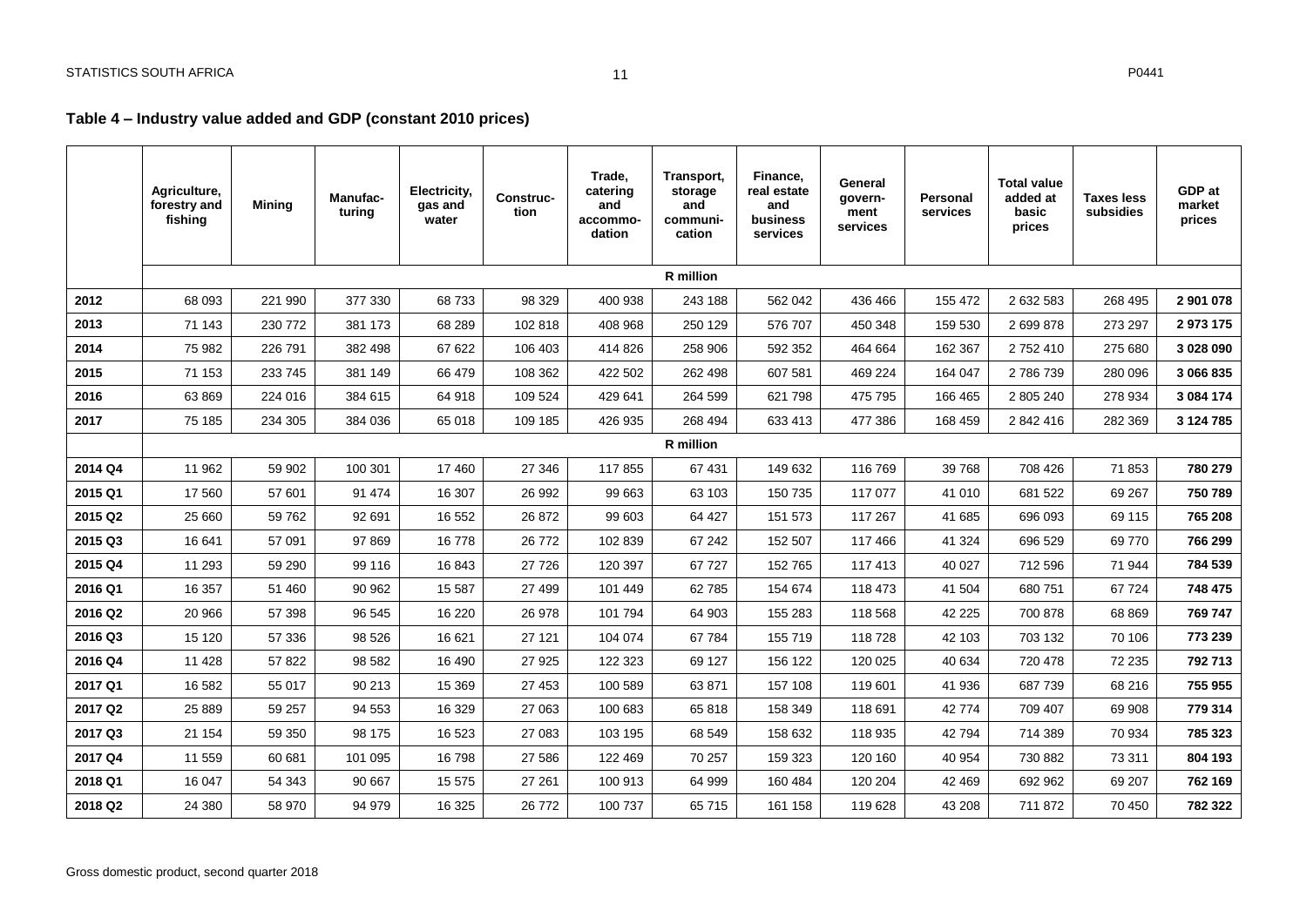### **Table 5 – Growth rates in industry value added and GDP (constant 2010 prices)**

<span id="page-12-1"></span><span id="page-12-0"></span>

|                  | Agriculture,<br>forestry<br>and fishing | <b>Mining</b> | Manufac-<br>turing | Electricity,<br>gas and<br>water | Construc-<br>tion | Trade,<br>catering<br>and<br>accommo-<br>dation | Transport,<br>storage<br>and<br>communi-<br>cation | Finance,<br>real estate<br>and<br>business<br>services | General<br>govern-<br>ment<br>services | Personal<br>services | <b>Total value</b><br>added at<br>basic<br>prices | <b>Taxes less</b><br>subsidies | GDP at<br>market<br>prices |
|------------------|-----------------------------------------|---------------|--------------------|----------------------------------|-------------------|-------------------------------------------------|----------------------------------------------------|--------------------------------------------------------|----------------------------------------|----------------------|---------------------------------------------------|--------------------------------|----------------------------|
|                  |                                         |               |                    |                                  |                   |                                                 | % change year-on-year                              |                                                        |                                        |                      |                                                   |                                |                            |
| 2012             | 1,8                                     | $-2,9$        | 2,1                | $-0.4$                           | 2,6               | 4,0                                             | 2,4                                                | 3,0                                                    | 3,0                                    | 2,1                  | 2,2                                               | 2,0                            | 2,2                        |
| 2013             | 4,5                                     | 4,0           | 1,0                | $-0,6$                           | 4,6               | 2,0                                             | 2,9                                                | 2,6                                                    | 3,2                                    | 2,6                  | 2,6                                               | 1,8                            | 2,5                        |
| 2014             | 6,8                                     | $-1,7$        | 0,3                | $-1,0$                           | 3,5               | 1,4                                             | 3,5                                                | 2,7                                                    | 3,2                                    | 1,8                  | 1,9                                               | 0,9                            | 1,8                        |
| 2015             | $-6,4$                                  | 3,1           | $-0,4$             | $-1,7$                           | 1,8               | 1,9                                             | 1,4                                                | 2,6                                                    | 1,0                                    | 1,0                  | 1,2                                               | 1,6                            | 1,3                        |
| 2016             | $-10,2$                                 | $-4,2$        | 0,9                | $-2,3$                           | 1,1               | 1,7                                             | 0,8                                                | 2,3                                                    | 1,4                                    | 1,5                  | 0,7                                               | $-0,4$                         | $\mathbf{0{,}6}$           |
| 2017             | 17,7                                    | 4,6           | $-0,2$             | 0,2                              | $-0,3$            | $-0,6$                                          | 1,5                                                | 1,9                                                    | 0,3                                    | 1,2                  | 1,3                                               | 1,2                            | 1,3                        |
|                  |                                         |               |                    |                                  |                   |                                                 | % change year-on-year                              |                                                        |                                        |                      |                                                   |                                |                            |
| 2014 Q4          | 5,2                                     | $-1,7$        | 0,4                | 0,0                              | 3,6               | 1,2                                             | 4,1                                                | 2,6                                                    | 2,6                                    | 1,6                  | 1,7                                               | 1,8                            | 1,8                        |
| 2015 Q1          | 11,2                                    | 6,9           | 0,2                | 1,5                              | 2,3               | 2,0                                             | 2,5                                                | 2,4                                                    | 1,7                                    | 1,1                  | 2,4                                               | 4,0                            | $\mathbf{2.5}$             |
| 2015 Q2          | $-7,2$                                  | 5,3           | $-1,8$             | $-1,1$                           | 2,0               | 1,6                                             | 1,6                                                | 2,9                                                    | 1,0                                    | 1,4                  | 1,2                                               | 1,7                            | 1,2                        |
| 2015 Q3          | $-19,1$                                 | 1,4           | 1,4                | $-3,3$                           | 1,7               | 1,7                                             | 1,2                                                | 2,9                                                    | 0,7                                    | 1,0                  | 0,9                                               | 0,7                            | 0,9                        |
| 2015 Q4          | $-5,6$                                  | $-1,0$        | $-1,2$             | $-3,5$                           | 1,4               | 2,2                                             | 0,4                                                | 2,1                                                    | 0,6                                    | 0,7                  | 0,6                                               | 0,1                            | 0,5                        |
| 2016 Q1          | $-6,9$                                  | $-10,7$       | $-0,6$             | $-4,4$                           | 1,9               | 1,8                                             | $-0,5$                                             | 2,6                                                    | 1,2                                    | 1,2                  | $-0,1$                                            | $-2,2$                         | $-0,3$                     |
| 2016 Q2          | $-18,3$                                 | $-4,0$        | 4,2                | $-2,0$                           | 0,4               | 2,2                                             | 0,7                                                | 2,4                                                    | 1,1                                    | 1,3                  | 0,7                                               | $-0,4$                         | $\mathbf{0{,}6}$           |
| 2016 Q3          | $-9,1$                                  | 0,4           | 0,7                | $-0,9$                           | 1,3               | 1,2                                             | 0,8                                                | 2,1                                                    | 1,1                                    | 1,9                  | 0,9                                               | 0,5                            | $0,9$                      |
| 2016 Q4          | 1,2                                     | $-2,5$        | $-0,5$             | $-2,1$                           | 0,7               | 1,6                                             | 2,1                                                | 2,2                                                    | 2,2                                    | 1,5                  | 1,1                                               | 0,4                            | 1,0                        |
| 2017 Q1          | 1,4                                     | 6,9           | $-0,8$             | $-1,4$                           | $-0,2$            | $-0,8$                                          | 1,7                                                | 1,6                                                    | 1,0                                    | 1,0                  | 1,0                                               | 0,7                            | 1,0                        |
| 2017 Q2          | 23,5                                    | 3,2           | $-2,1$             | 0,7                              | 0,3               | $-1,1$                                          | 1,4                                                | 2,0                                                    | 0,1                                    | 1,3                  | 1,2                                               | 1,5                            | 1,2                        |
| 2017 Q3          | 39,9                                    | 3,5           | $-0,4$             | $-0,6$                           | $-0,1$            | $-0,8$                                          | 1,1                                                | 1,9                                                    | 0,2                                    | 1,6                  | 1,6                                               | 1,2                            | 1,6                        |
| 2017 Q4          | 1,1                                     | 4,9           | 2,5                | 1,9                              | $-1,2$            | 0,1                                             | 1,6                                                | 2,1                                                    | 0,1                                    | 0,8                  | 1,4                                               | 1,5                            | 1,4                        |
| 2018 Q1          | $-3,2$                                  | $-1,2$        | 0,5                | 1,3                              | $-0,7$            | 0,3                                             | 1,8                                                | 2,1                                                    | 0,5                                    | 1,3                  | 0,8                                               | 1,5                            | 0,8                        |
| 2018 Q2          | $-5,8$                                  | $-0,5$        | 0,5                | 0,0                              | $-1,1$            | 0,1                                             | $-0,2$                                             | 1,8                                                    | 0,8                                    | 1,0                  | 0,3                                               | 0,8                            | $0,4$                      |
| 2018 Jan-<br>Jun | $-4,8$                                  | $-0,8$        | 0,5                | 0,6                              | $-0,9$            | 0,2                                             | 0,8                                                | 2,0                                                    | 0,6                                    | 1,1                  | 0,6                                               | 1,1                            | ${\bf 0,6}$                |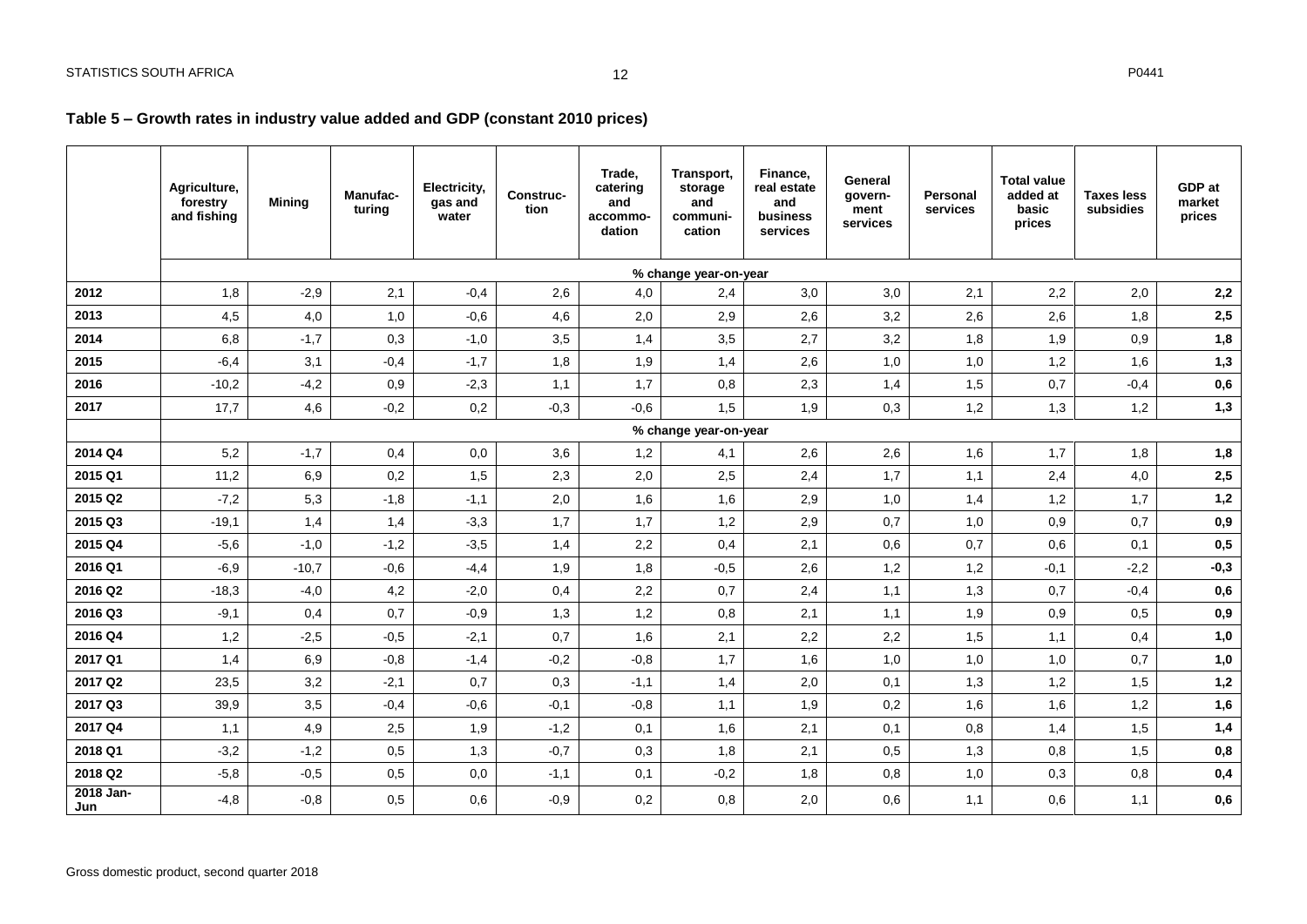### **Table 6 – Expenditure on GDP (constant 2010 prices, seasonally adjusted and annualised)**

|         | <b>Final consumption expenditure</b> |                       |              | <b>Gross capital formation</b>             |                                                | <b>Gross</b> | <b>Exports of</b>       | Imports of            |                       |                                     |
|---------|--------------------------------------|-----------------------|--------------|--------------------------------------------|------------------------------------------------|--------------|-------------------------|-----------------------|-----------------------|-------------------------------------|
|         | <b>Households</b>                    | General<br>qovernment | <b>Total</b> | <b>Gross fixed</b><br>capital<br>formation | Change in<br>inventories                       | <b>Total</b> | domestic<br>expenditure | goods and<br>services | goods and<br>services | <b>Expenditure on</b><br><b>GDP</b> |
|         |                                      |                       |              |                                            | R million                                      |              |                         |                       |                       |                                     |
| 2012    | 1768365                              | 591 275               | 2 359 640    | 573 310                                    | 24 7 7 5                                       | 598 085      | 2 957 725               | 820 302               | 877 362               | 2 900 664                           |
| 2013    | 1803625                              | 609 383               | 2 413 008    | 614 502                                    | 21 889                                         | 636 391      | 3 049 399               | 852 994               | 921 356               | 2981037                             |
| 2014    | 1818511                              | 619 681               | 2 438 192    | 618786                                     | 6 180                                          | 624 966      | 3 063 158               | 883 501               | 916 155               | 3 030 504                           |
| 2015    | 1851399                              | 617713                | 2 469 113    | 640 018                                    | 19 000                                         | 659 018      | 3 128 131               | 908 257               | 965 505               | 3 070 883                           |
| 2016    | 1864370                              | 629 495               | 2 493 864    | 613715                                     | $-7798$                                        | 605 918      | 3 099 782               | 917 039               | 929 014               | 3 087 808                           |
| 2017    | 1 906 114                            | 633 445               | 2 539 559    | 616 048                                    | $-1846$                                        | 614 202      | 3 153 761               | 916 150               | 943 848               | 3 126 063                           |
|         |                                      |                       |              |                                            | R million (seasonally adjusted and annualised) |              |                         |                       |                       |                                     |
| 2014 Q4 | 1831466                              | 620 950               | 2 452 415    | 628 842                                    | 12 939                                         | 641 781      | 3 094 196               | 905 250               | 932 464               | 3 066 982                           |
| 2015 Q1 | 1844974                              | 617 590               | 2 462 564    | 637 102                                    | 59 100                                         | 696 202      | 3 158 766               | 901 035               | 977 668               | 3 082 133                           |
| 2015 Q2 | 1843658                              | 616 601               | 2 460 259    | 637 534                                    | 249                                            | 637 783      | 3 098 043               | 915 567               | 951 867               | 3 061 742                           |
| 2015 Q3 | 1855 199                             | 615 553               | 2 470 751    | 652 624                                    | $-111105$                                      | 641 520      | 3 112 271               | 914 645               | 962 035               | 3 064 880                           |
| 2015 Q4 | 1861766                              | 621 110               | 2 482 876    | 632 812                                    | 27 757                                         | 660 569      | 3 143 445               | 901 782               | 970 450               | 3 074 777                           |
| 2016 Q1 | 1852459                              | 622 884               | 2 475 343    | 618 879                                    | 5 1 8 8                                        | 624 066      | 3 099 410               | 906 671               | 943 172               | 3 062 909                           |
| 2016 Q2 | 1856991                              | 629 955               | 2 486 946    | 609 937                                    | $-33411$                                       | 576 526      | 3 063 473               | 948 844               | 922 185               | 3 090 132                           |
| 2016 Q3 | 1869118                              | 632 129               | 2 501 248    | 605 620                                    | 3912                                           | 609 531      | 3 110 779               | 908 101               | 920 714               | 3 098 165                           |
| 2016 Q4 | 1878911                              | 633 009               | 2511920      | 620 426                                    | $-6880$                                        | 613 546      | 3 125 467               | 904 542               | 929 984               | 3 100 025                           |
| 2017 Q1 | 1882957                              | 631 028               | 2513985      | 615 627                                    | $-6145$                                        | 609 482      | 3 123 467               | 897 020               | 926 478               | 3 094 009                           |
| 2017 Q2 | 1 900 616                            | 632 031               | 2 532 647    | 615 289                                    | 6319                                           | 621 608      | 3 154 255               | 914 423               | 953 186               | 3 115 491                           |
| 2017 Q3 | 1912005                              | 634 112               | 2 546 118    | 611 154                                    | $-11956$                                       | 599 198      | 3 145 316               | 913 099               | 924 744               | 3 133 671                           |
| 2017 Q4 | 1928878                              | 636 608               | 2 565 486    | 622 125                                    | 4 3 9 6                                        | 626 521      | 3 192 007               | 940 057               | 970 982               | 3 161 082                           |
| 2018 Q1 | 1 933 508                            | 638 888               | 2 572 396    | 616800                                     | 8794                                           | 625 593      | 3 197 990               | 896 087               | 953 656               | 3 140 421                           |
| 2018 Q2 | 1926959                              | 639 964               | 2 566 923    | 615 993                                    | $-14172$                                       | 601 820      | 3 168 744               | 925 220               | 960 982               | 3 132 981                           |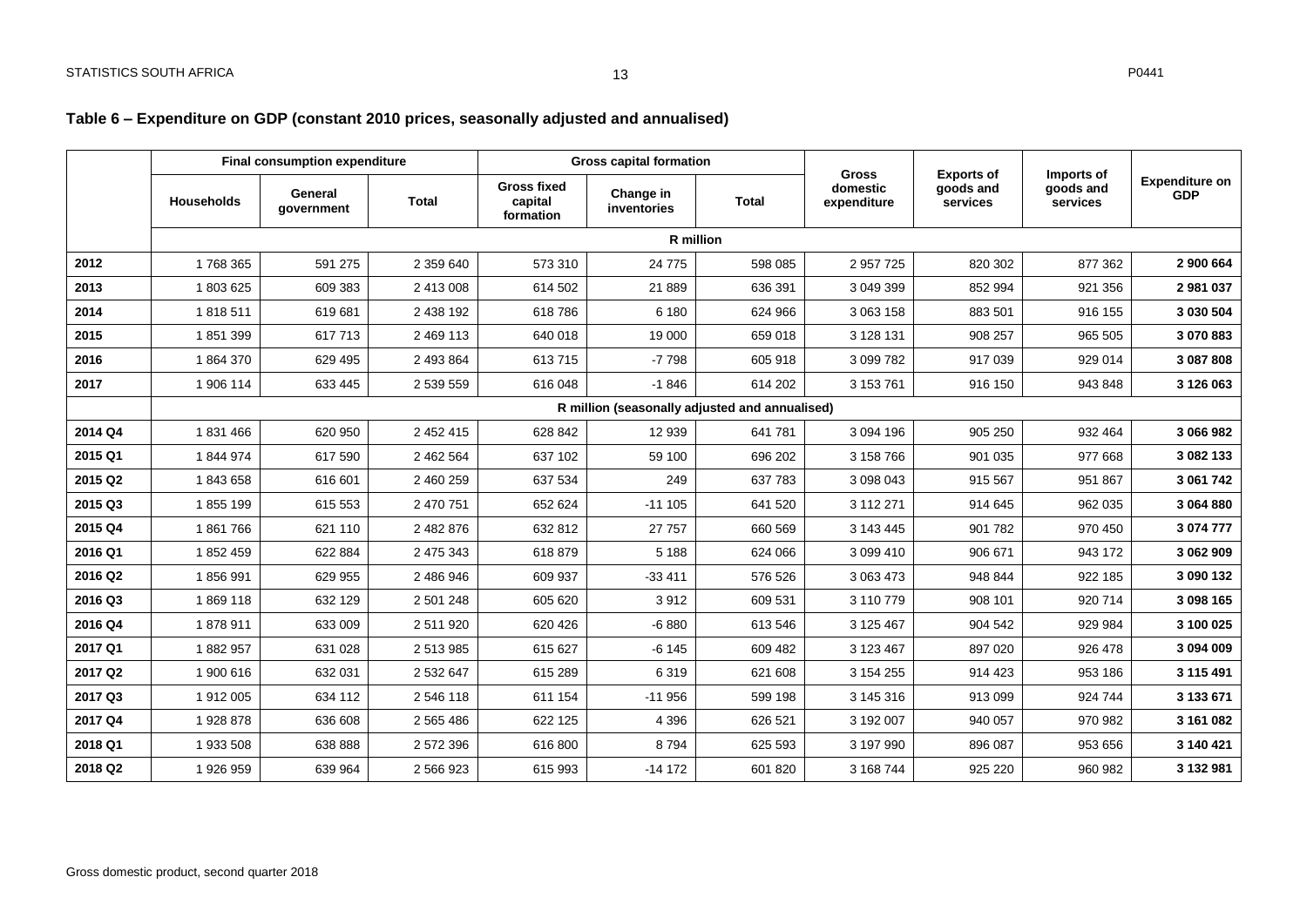### **Table 7 – Growth rates in expenditure on GDP (constant 2010 prices, seasonally adjusted and annualised)**

<span id="page-14-0"></span>

|         |                   | Final consumption expenditure |              |                                         |                                   |                                                                  |                                         |                                  |                                     |  |
|---------|-------------------|-------------------------------|--------------|-----------------------------------------|-----------------------------------|------------------------------------------------------------------|-----------------------------------------|----------------------------------|-------------------------------------|--|
|         | <b>Households</b> | General<br>government         | <b>Total</b> | <b>Gross fixed</b><br>capital formation | <b>Gross capital</b><br>formation | <b>Gross domestic</b><br>expenditure                             | <b>Exports of goods</b><br>and services | Imports of goods<br>and services | <b>Expenditure on</b><br><b>GDP</b> |  |
|         |                   |                               |              |                                         | % change year-on-year             |                                                                  |                                         |                                  |                                     |  |
| 2012    | 3,7               | 3,5                           | 3.7          | 2,6                                     | 3,0                               | 3,5                                                              | 0,8                                     | 4,2                              | 2,5                                 |  |
| 2013    | 2,0               | 3,1                           | 2,3          | 7,2                                     | 6,4                               | 3,1                                                              | 4,0                                     | 5,0                              | 2,8                                 |  |
| 2014    | 0,8               | 1,7                           | 1,0          | 0,7                                     | $-1,8$                            | 0,5                                                              | 3,6                                     | $-0,6$                           | 1,7                                 |  |
| 2015    | 1,8               | $-0,3$                        | 1,3          | 3,4                                     | 5,4                               | 2,1                                                              | 2,8                                     | 5,4                              | 1,3                                 |  |
| 2016    | 0,7               | 1,9                           | 1,0          | $-4,1$                                  | $-8,1$                            | $-0,9$                                                           | 1,0                                     | $-3,8$                           | 0,6                                 |  |
| 2017    | 2,2               | 0,6                           | 1,8          | 0,4                                     | 1,4                               | 1,7                                                              | $-0,1$                                  | 1,6                              | 1,2                                 |  |
|         |                   |                               |              |                                         |                                   | % change quarter-on-quarter (seasonally adjusted and annualised) |                                         |                                  |                                     |  |
| 2014 Q4 | 1,8               | 0,6                           | 1,5          | 7,2                                     | 17,3                              | 4,5                                                              | 8,1                                     | 7,6                              | 4,6                                 |  |
| 2015 Q1 | 3,0               | $-2,1$                        | 1,7          | 5,4                                     | 38,5                              | 8,6                                                              | $-1,8$                                  | 20,8                             | 2,0                                 |  |
| 2015 Q2 | $-0,3$            | $-0,6$                        | $-0,4$       | 0,3                                     | $-29,6$                           | $-7,5$                                                           | 6,6                                     | $-10,1$                          | $-2,6$                              |  |
| 2015 Q3 | 2,5               | $-0,7$                        | 1,7          | 9,8                                     | 2,4                               | 1,8                                                              | $-0,4$                                  | 4,3                              | 0,4                                 |  |
| 2015 Q4 | 1,4               | 3,7                           | 2,0          | $-11,6$                                 | 12,4                              | 4,1                                                              | $-5,5$                                  | 3,5                              | 1,3                                 |  |
| 2016 Q1 | $-2,0$            | 1,1                           | $-1,2$       | $-8,5$                                  | $-20,3$                           | $-5,5$                                                           | 2,2                                     | $-10,8$                          | $-1,5$                              |  |
| 2016 Q2 | 1,0               | 4,6                           | 1,9          | $-5,7$                                  | $-27,2$                           | $-4,6$                                                           | 19,9                                    | $-8,6$                           | 3,6                                 |  |
| 2016 Q3 | 2,6               | 1,4                           | 2,3          | $-2,8$                                  | 24,9                              | 6,3                                                              | $-16,1$                                 | $-0,6$                           | 1,0                                 |  |
| 2016 Q4 | 2,1               | 0,6                           | 1,7          | 10,1                                    | 2,7                               | 1,9                                                              | $-1,6$                                  | 4,1                              | 0,2                                 |  |
| 2017 Q1 | 0,9               | $-1,2$                        | 0,3          | $-3,1$                                  | $-2,6$                            | $-0,3$                                                           | $-3,3$                                  | $-1,5$                           | $-0,8$                              |  |
| 2017 Q2 | 3,8               | 0,6                           | 3,0          | $-0,2$                                  | 8,2                               | 4,0                                                              | 8,0                                     | 12,0                             | 2,8                                 |  |
| 2017 Q3 | 2,4               | 1,3                           | 2,1          | $-2,7$                                  | $-13,7$                           | $-1,1$                                                           | $-0,6$                                  | $-11,4$                          | 2,4                                 |  |
| 2017 Q4 | 3,6               | 1,6                           | 3,1          | 7,4                                     | 19,5                              | 6,1                                                              | 12,3                                    | 21,6                             | 3,5                                 |  |
| 2018 Q1 | 1,0               | 1,4                           | 1,1          | $-3,4$                                  | $-0,6$                            | 0,8                                                              | $-17,4$                                 | $-6,9$                           | $-2,6$                              |  |
| 2018 Q2 | $-1,3$            | 0,7                           | $-0,8$       | $-0,5$                                  | $-14,4$                           | $-3,6$                                                           | 13,7                                    | 3,1                              | $-0,9$                              |  |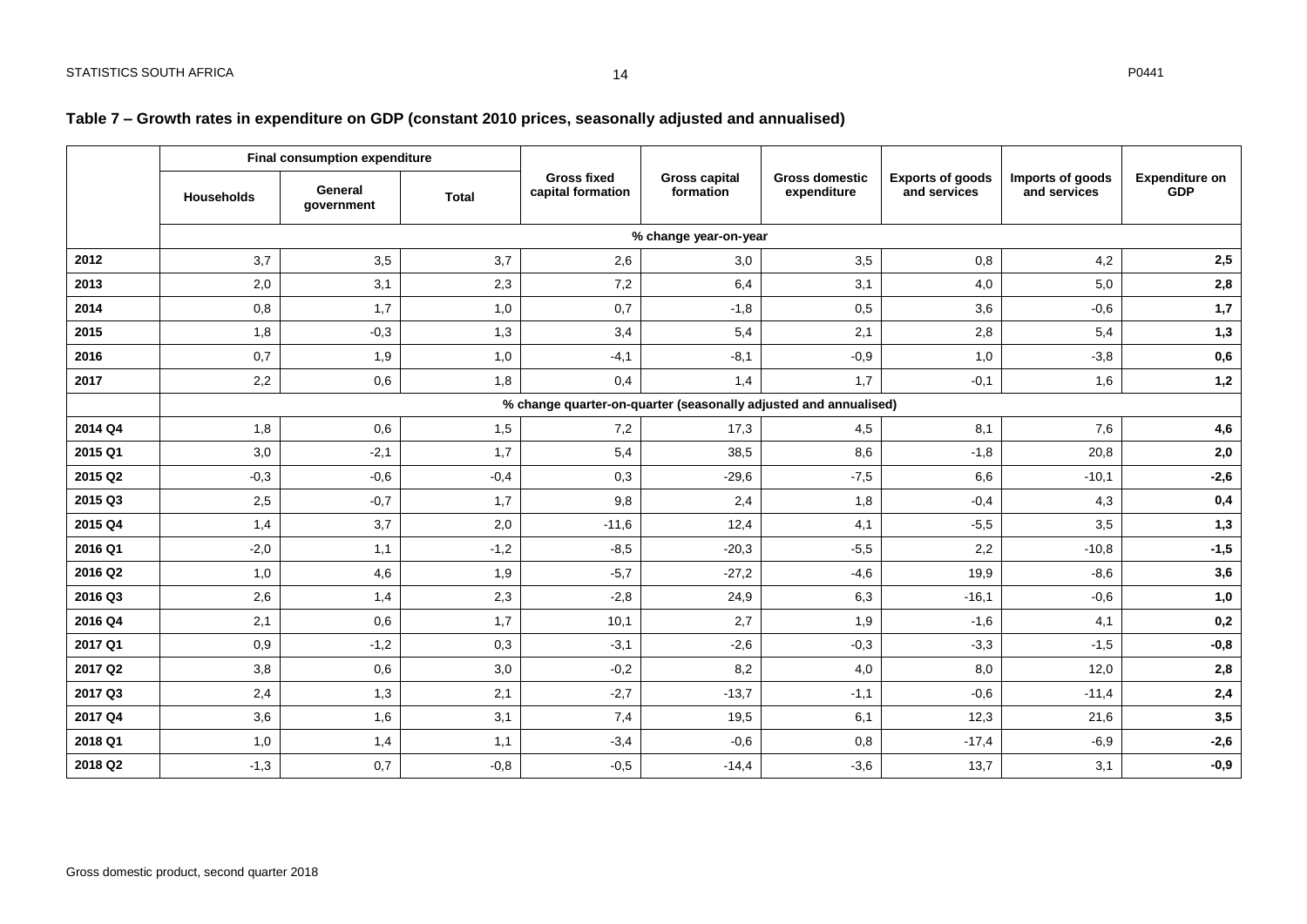### **Table 8 – Contributions to growth in expenditure on GDP (constant 2010 prices, seasonally adjusted and annualised)**

<span id="page-15-0"></span>

|         | <b>Final consumption expenditure</b> |                       |              |                                            | <b>Gross capital formation</b> |                   | <b>Exports of</b><br><b>Gross</b><br>domestic |                       |                                     | <b>Expenditure on</b> |
|---------|--------------------------------------|-----------------------|--------------|--------------------------------------------|--------------------------------|-------------------|-----------------------------------------------|-----------------------|-------------------------------------|-----------------------|
|         | <b>Households</b>                    | General<br>qovernment | <b>Total</b> | <b>Gross fixed</b><br>capital<br>formation | Change in<br>inventories       | <b>Total</b>      | expenditure                                   | goods and<br>services | Imports of<br>goods and<br>services | <b>GDP</b>            |
|         |                                      |                       |              |                                            |                                | Percentage points |                                               |                       |                                     |                       |
| 2012    | 2,2                                  | 0,7                   | 2,9          | 0,5                                        | 0,1                            | 0,6               | 3,6                                           | 0,2                   | $-1,3$                              | 2,5                   |
| 2013    | 1,2                                  | 0,6                   | 1,8          | 1,4                                        | $-0,1$                         | 1,3               | 3,2                                           | 1,1                   | $-1,5$                              | 2,8                   |
| 2014    | 0,5                                  | 0,3                   | 0,8          | 0,1                                        | $-0,5$                         | $-0,4$            | 0,5                                           | 1,0                   | 0,2                                 | 1,7                   |
| 2015    | 1,1                                  | $-0,1$                | 1,0          | 0,7                                        | 0,4                            | 1,1               | 2,1                                           | 0,8                   | $-1,6$                              | 1,3                   |
| 2016    | 0,4                                  | 0,4                   | 0,8          | $-0,9$                                     | $-0,9$                         | $-1,7$            | $-0,9$                                        | 0,3                   | 1,2                                 | 0,6                   |
| 2017    | 1,4                                  | 0,1                   | 1,5          | 0,1                                        | 0,2                            | 0,3               | 1,7                                           | 0,0                   | $-0,5$                              | 1,2                   |
|         |                                      |                       |              |                                            | Percentage points              |                   |                                               |                       |                                     |                       |
| 2014 Q4 | 1,1                                  | 0,1                   | 1,2          | 1,5                                        | 1,9                            | 3,4               | 4,6                                           | 2,3                   | $-2,3$                              | 4,6                   |
| 2015 Q1 | 1,8                                  | $-0,4$                | 1,3          | 1,1                                        | 6,1                            | 7,2               | 8,5                                           | $-0,6$                | $-5,9$                              | 2,0                   |
| 2015 Q2 | $-0,2$                               | $-0,1$                | $-0,3$       | 0,1                                        | $-7,6$                         | $-7,5$            | $-7,8$                                        | 1,9                   | 3,3                                 | $-2,6$                |
| 2015 Q3 | 1,5                                  | $-0,1$                | 1,4          | 2,0                                        | $-1,5$                         | 0,5               | 1,9                                           | $-0,1$                | $-1,3$                              | 0,4                   |
| 2015 Q4 | 0,9                                  | 0,7                   | 1,6          | $-2,6$                                     | 5,1                            | 2,5               | 4,1                                           | $-1,7$                | $-1,1$                              | 1,3                   |
| 2016 Q1 | $-1,2$                               | 0,2                   | $-1,0$       | $-1.8$                                     | $-2,9$                         | $-4,7$            | $-5,7$                                        | 0,6                   | 3,5                                 | $-1,5$                |
| 2016 Q2 | 0,6                                  | 0,9                   | 1,5          | $-1,2$                                     | $-5,1$                         | $-6,3$            | $-4,8$                                        | 5,6                   | 2,8                                 | 3,6                   |
| 2016 Q3 | 1,6                                  | 0,3                   | 1,9          | $-0,6$                                     | 4,9                            | 4,3               | 6,1                                           | $-5,3$                | 0,2                                 | 1,0                   |
| 2016 Q4 | 1,3                                  | 0.1                   | 1,4          | 1,9                                        | $-1,4$                         | 0,5               | 1,9                                           | $-0,5$                | $-1,2$                              | 0,2                   |
| 2017 Q1 | 0,5                                  | $-0,3$                | 0,3          | $-0,6$                                     | 0,1                            | $-0,5$            | $-0,3$                                        | $-1,0$                | 0,5                                 | $-0,8$                |
| 2017 Q2 | 2,3                                  | 0,1                   | 2,4          | 0,0                                        | 1,6                            | 1,6               | 4,0                                           | 2,3                   | $-3,5$                              | 2,8                   |
| 2017 Q3 | 1,5                                  | 0,3                   | 1,7          | $-0,5$                                     | $-2,4$                         | $-2,9$            | $-1,2$                                        | $-0,2$                | 3,7                                 | 2,4                   |
| 2017 Q4 | 2,2                                  | 0,3                   | 2,5          | 1,4                                        | 2,1                            | 3,5               | 6,0                                           | 3,5                   | $-6,0$                              | 3,5                   |
| 2018 Q1 | 0,6                                  | 0,3                   | 0,9          | $-0,7$                                     | 0,6                            | $-0,1$            | 0,7                                           | $-5,5$                | 2,2                                 | $-2,6$                |
| 2018 Q2 | $-0,8$                               | 0,1                   | $-0,7$       | $-0,1$                                     | $-2,9$                         | $-3,0$            | $-3,7$                                        | 3,7                   | $-0,9$                              | $-0,9$                |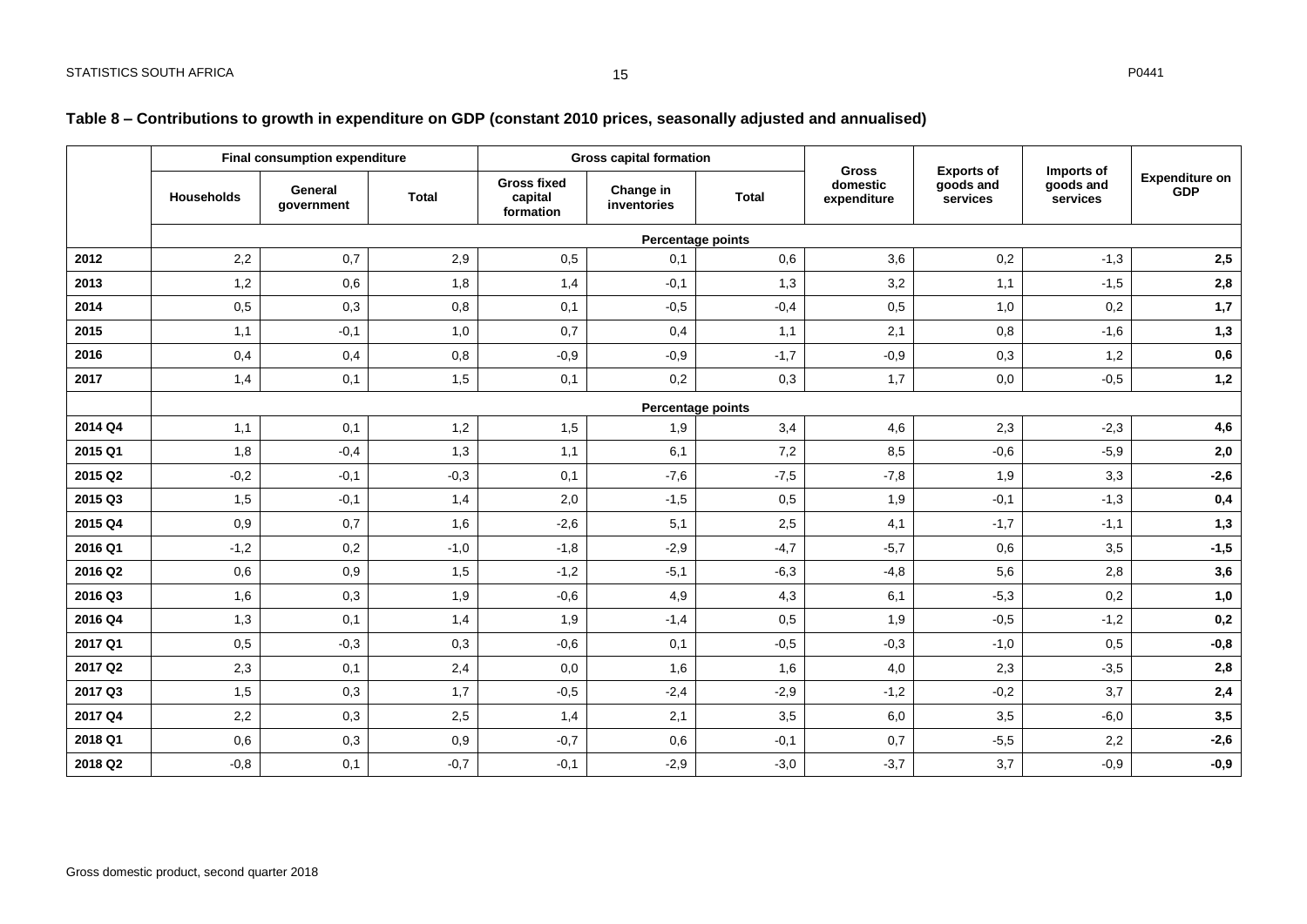### **Table 9 – Expenditure on GDP (constant 2010 prices)**

<span id="page-16-0"></span>

|         | <b>Final consumption expenditure</b> |                       |              | <b>Gross capital formation</b>             |                          | <b>Gross</b> | <b>Exports of</b>       | Imports of            |                       |                                     |
|---------|--------------------------------------|-----------------------|--------------|--------------------------------------------|--------------------------|--------------|-------------------------|-----------------------|-----------------------|-------------------------------------|
|         | <b>Households</b>                    | General<br>government | <b>Total</b> | <b>Gross fixed</b><br>capital<br>formation | Change in<br>inventories | <b>Total</b> | domestic<br>expenditure | goods and<br>services | goods and<br>services | <b>Expenditure on</b><br><b>GDP</b> |
|         |                                      |                       |              |                                            | R million                |              |                         |                       |                       |                                     |
| 2012    | 1768365                              | 591 275               | 2 359 640    | 573 310                                    | 24 7 7 5                 | 598 085      | 2 957 725               | 820 302               | 877 362               | 2 900 664                           |
| 2013    | 1803625                              | 609 383               | 2 413 008    | 614 502                                    | 21 889                   | 636 391      | 3 049 399               | 852 994               | 921 356               | 2 981 037                           |
| 2014    | 1818511                              | 619 681               | 2 438 192    | 618786                                     | 6 180                    | 624 966      | 3 063 158               | 883 501               | 916 155               | 3 030 504                           |
| 2015    | 1851399                              | 617713                | 2 469 113    | 640 018                                    | 19 000                   | 659 018      | 3 128 131               | 908 257               | 965 505               | 3 070 883                           |
| 2016    | 1864370                              | 629 495               | 2 493 864    | 613715                                     | $-7798$                  | 605 918      | 3 099 782               | 917 039               | 929 014               | 3 087 808                           |
| 2017    | 1 906 114                            | 633 445               | 2 539 559    | 616 048                                    | $-1846$                  | 614 202      | 3 153 761               | 916 150               | 943 848               | 3 126 063                           |
|         |                                      |                       |              |                                            |                          | R million    |                         |                       |                       |                                     |
| 2014 Q4 | 484 385                              | 158 458               | 642 843      | 158 858                                    | $-1449$                  | 157 409      | 800 252                 | 230 913               | 234 693               | 796 472                             |
| 2015 Q1 | 447 574                              | 154 527               | 602 100      | 156 717                                    | 459                      | 157 176      | 759 276                 | 218 318               | 238 856               | 738 738                             |
| 2015 Q2 | 452 491                              | 150 827               | 603 318      | 158 217                                    | 11 150                   | 169 367      | 772 686                 | 227 990               | 234 098               | 766 577                             |
| 2015 Q3 | 456 729                              | 154 495               | 611 224      | 164 799                                    | 4 2 4 1                  | 169 040      | 780 264                 | 232 528               | 248 039               | 764 753                             |
| 2015 Q4 | 494 606                              | 157865                | 652 470      | 160 285                                    | 3 1 5 0                  | 163 435      | 815 906                 | 229 421               | 244 512               | 800 815                             |
| 2016 Q1 | 449 572                              | 157 792               | 607 364      | 150 652                                    | $-12976$                 | 137 676      | 745 040                 | 219 847               | 230 126               | 734 761                             |
| 2016 Q2 | 455 443                              | 154 110               | 609 553      | 151 782                                    | 1972                     | 153 754      | 763 306                 | 237 364               | 227 336               | 773 335                             |
| 2016 Q3 | 460 322                              | 157 228               | 617 550      | 153777                                     | 7675                     | 161 453      | 779 002                 | 230 182               | 237 415               | 771 770                             |
| 2016 Q4 | 499 033                              | 160 365               | 659 398      | 157 504                                    | $-4468$                  | 153 036      | 812 434                 | 229 646               | 234 138               | 807942                              |
| 2017 Q1 | 453 738                              | 158 984               | 612722       | 151 167                                    | $-16376$                 | 134 791      | 747 513                 | 217 288               | 227 702               | 737 099                             |
| 2017 Q2 | 466 115                              | 155 411               | 621 526      | 152 653                                    | 11 596                   | 164 249      | 785 775                 | 228 567               | 234 238               | 780 104                             |
| 2017 Q3 | 472 940                              | 158 018               | 630 958      | 155 387                                    | 3679                     | 159 065      | 790 023                 | 231 535               | 237 785               | 783 774                             |
| 2017 Q4 | 513 321                              | 161 031               | 674 352      | 156 842                                    | $-745$                   | 156 097      | 830 449                 | 238 759               | 244 122               | 825 086                             |
| 2018 Q1 | 468 203                              | 160 920               | 629 124      | 151 681                                    | $-13199$                 | 138 482      | 767 606                 | 216 699               | 232 945               | 751 361                             |
| 2018 Q2 | 473 222                              | 156 963               | 630 185      | 152 576                                    | 6649                     | 159 225      | 789 410                 | 232 099               | 237 792               | 783 717                             |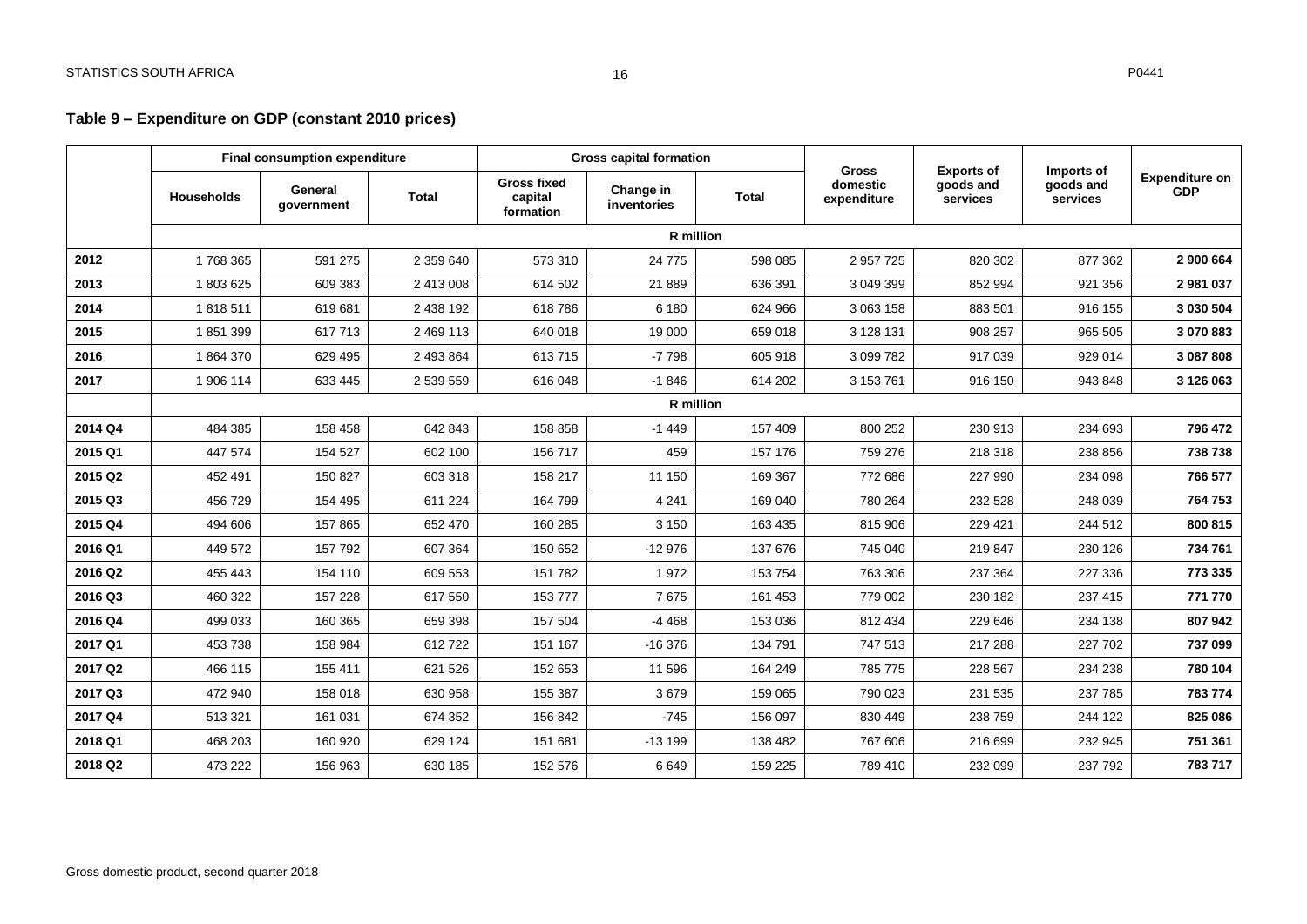<span id="page-17-0"></span>

|              | <b>Final consumption expenditure</b> |                       |              | <b>Gross fixed</b> | <b>Gross capital</b>  | <b>Gross domestic</b> | <b>Exports of goods</b> | Imports of goods | <b>Expenditure on</b> |
|--------------|--------------------------------------|-----------------------|--------------|--------------------|-----------------------|-----------------------|-------------------------|------------------|-----------------------|
|              | <b>Households</b>                    | General<br>qovernment | <b>Total</b> | capital formation  | formation             | expenditure           | and services            | and services     | <b>GDP</b>            |
|              |                                      |                       |              |                    | % change year-on-year |                       |                         |                  |                       |
| 2012         | 3,7                                  | 3,5                   | 3,7          | 2,6                | 3,0                   | 3,5                   | 0,8                     | 4,2              | $\mathbf{2.5}$        |
| 2013         | 2,0                                  | 3,1                   | 2,3          | 7,2                | 6,4                   | 3,1                   | 4,0                     | 5,0              | $\mathbf{2,8}$        |
| 2014         | 0,8                                  | 1,7                   | 1,0          | 0,7                | $-1,8$                | 0,5                   | 3,6                     | $-0,6$           | 1,7                   |
| 2015         | 1,8                                  | $-0,3$                | 1,3          | 3,4                | 5,4                   | 2,1                   | 2,8                     | 5,4              | 1,3                   |
| 2016         | 0,7                                  | 1,9                   | 1,0          | $-4,1$             | $-8,1$                | $-0,9$                | 1,0                     | $-3,8$           | ${\bf 0,6}$           |
| 2017         | 2,2                                  | 0,6                   | 1,8          | 0,4                | 1,4                   | 1,7                   | $-0,1$                  | 1,6              | 1,2                   |
|              |                                      |                       |              |                    | % change year-on-year |                       |                         |                  |                       |
| 2014 Q4      | 1,7                                  | 1,2                   | 1,6          | $-1,9$             | 1,4                   | 1,6                   | 3,8                     | 3,2              | 1,7                   |
| 2015 Q1      | 1,7                                  | $-0,3$                | 1,2          | 4,9                | 20,8                  | 4,7                   | 1,2                     | 6,9              | 2,9                   |
| 2015 Q2      | 1,7                                  | 0,0                   | 1,3          | 4,1                | $-1,2$                | 0,7                   | 8,8                     | 6,6              | 1,3                   |
| 2015 Q3      | 1,7                                  | $-0,6$                | 1,1          | 3,9                | 1,9                   | 1,3                   | 2,3                     | 4,0              | $0,7$                 |
| 2015 Q4      | 2,1                                  | $-0,4$                | 1,5          | 0,9                | 3,8                   | 2,0                   | $-0,6$                  | 4,2              | $0,5$                 |
| 2016 Q1      | 0,4                                  | 2,1                   | 0,9          | $-3,9$             | $-12,4$               | $-1,9$                | 0,7                     | $-3,7$           | $-0,5$                |
| 2016 Q2      | 0,7                                  | 2,2                   | 1,0          | $-4,1$             | $-9,2$                | $-1,2$                | 4,1                     | $-2,9$           | 0,9                   |
| 2016 Q3      | 0,8                                  | 1,8                   | 1,0          | $-6,7$             | $-4,5$                | $-0,2$                | $-1,0$                  | $-4,3$           | 0,9                   |
| 2016 Q4      | 0,9                                  | 1,6                   | 1,1          | $-1,7$             | $-6,4$                | $-0,4$                | 0,1                     | $-4,2$           | 0,9                   |
| 2017 Q1      | 0,9                                  | 0,8                   | 0,9          | 0,3                | $-2,1$                | 0,3                   | $-1,2$                  | $-1,1$           | 0,3                   |
| 2017 Q2      | 2,3                                  | 0,8                   | 2,0          | 0,6                | 6,8                   | 2,9                   | $-3,7$                  | 3,0              | 0,9                   |
| 2017 Q3      | 2,7                                  | 0,5                   | 2,2          | 1,0                | $-1,5$                | 1,4                   | 0,6                     | 0,2              | 1,6                   |
| 2017 Q4      | 2,9                                  | 0,4                   | 2,3          | $-0,4$             | 2,0                   | 2,2                   | 4,0                     | 4,3              | 2,1                   |
| 2018 Q1      | 3,2                                  | 1,2                   | 2,7          | 0,3                | 2,7                   | 2,7                   | $-0,3$                  | 2,3              | 1,9                   |
| 2018 Q2      | 1,5                                  | 1,0                   | 1,4          | $-0,1$             | $-3,1$                | 0,5                   | 1,5                     | 1,5              | ${\bf 0.5}$           |
| 2018 Jan-Jun | 2,3                                  | 1,1                   | 2,0          | 0,1                | $-0,4$                | 1,5                   | 0,7                     | 1,9              | 1,2                   |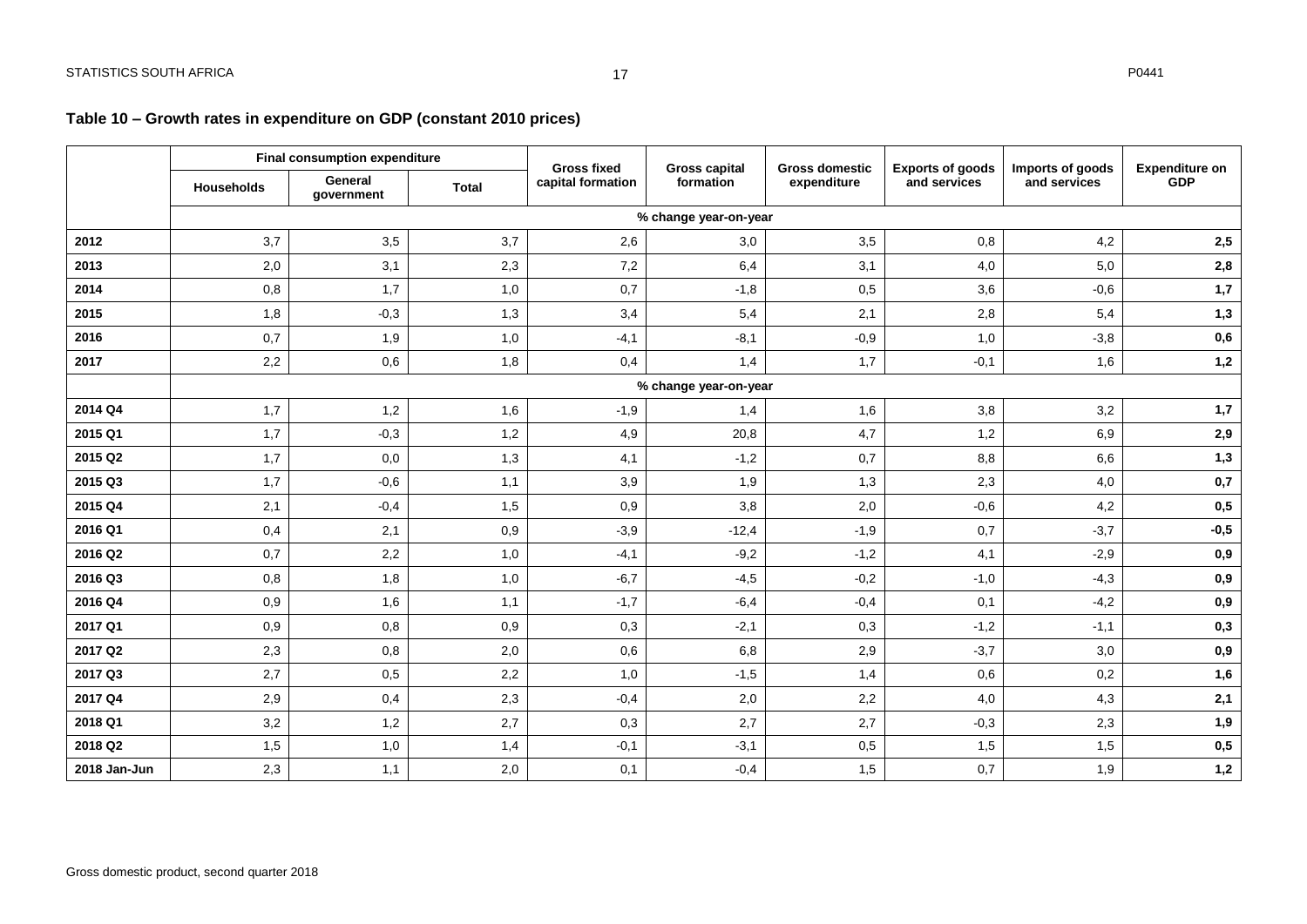# <span id="page-18-0"></span>**EXPLANATORY NOTES**

| <b>Forthcoming</b>     | Issue                                                                                                                                                                                                                                             | Expected date of publication                                                                                                                                                             |  |  |  |  |  |  |
|------------------------|---------------------------------------------------------------------------------------------------------------------------------------------------------------------------------------------------------------------------------------------------|------------------------------------------------------------------------------------------------------------------------------------------------------------------------------------------|--|--|--|--|--|--|
| <b>issues</b>          | Third quarter of 2018                                                                                                                                                                                                                             | 4 December 2018                                                                                                                                                                          |  |  |  |  |  |  |
|                        | Fourth quarter of 2018                                                                                                                                                                                                                            | 5 March 2019                                                                                                                                                                             |  |  |  |  |  |  |
|                        | First quarter of 2019                                                                                                                                                                                                                             | 4 June 2019                                                                                                                                                                              |  |  |  |  |  |  |
|                        |                                                                                                                                                                                                                                                   |                                                                                                                                                                                          |  |  |  |  |  |  |
| Reference<br>documents | Information related to the compilation of the production-based GDP estimates is available in the<br>GDP release P0441 for the third quarter 2014 on the Stats SA website:<br>http://www.statssa.gov.za/publications/P0441/P04413rdQuarter2014.pdf |                                                                                                                                                                                          |  |  |  |  |  |  |
|                        | the sources and methods document on the Stats SA website:                                                                                                                                                                                         | Information related to the compilation of the expenditure-based GDP estimates is available in<br>http://www.statssa.gov.za/publications/P0441/Expenditure_on_GDP_Sources_and_Methods.pdf |  |  |  |  |  |  |
|                        | Note on sources and methods<br>http://www.statssa.gov.za/publications/P0441/Read me Sources and Methods.pdf                                                                                                                                       |                                                                                                                                                                                          |  |  |  |  |  |  |

# <span id="page-18-1"></span>**TECHNICAL ENQUIRIES**

| Michael Manamela    | Telephone number: 012 310 8520<br>Email: Michaelm@statssa.gov.za     |
|---------------------|----------------------------------------------------------------------|
| Litshani Ligudu     | Telephone number: 012 310 4674<br>Email: Litshanil@statssa.gov.za    |
| Bontlenyana Makhoba | Telephone number: 012 310 8567<br>Email: Bontlenyanam@statssa.gov.za |